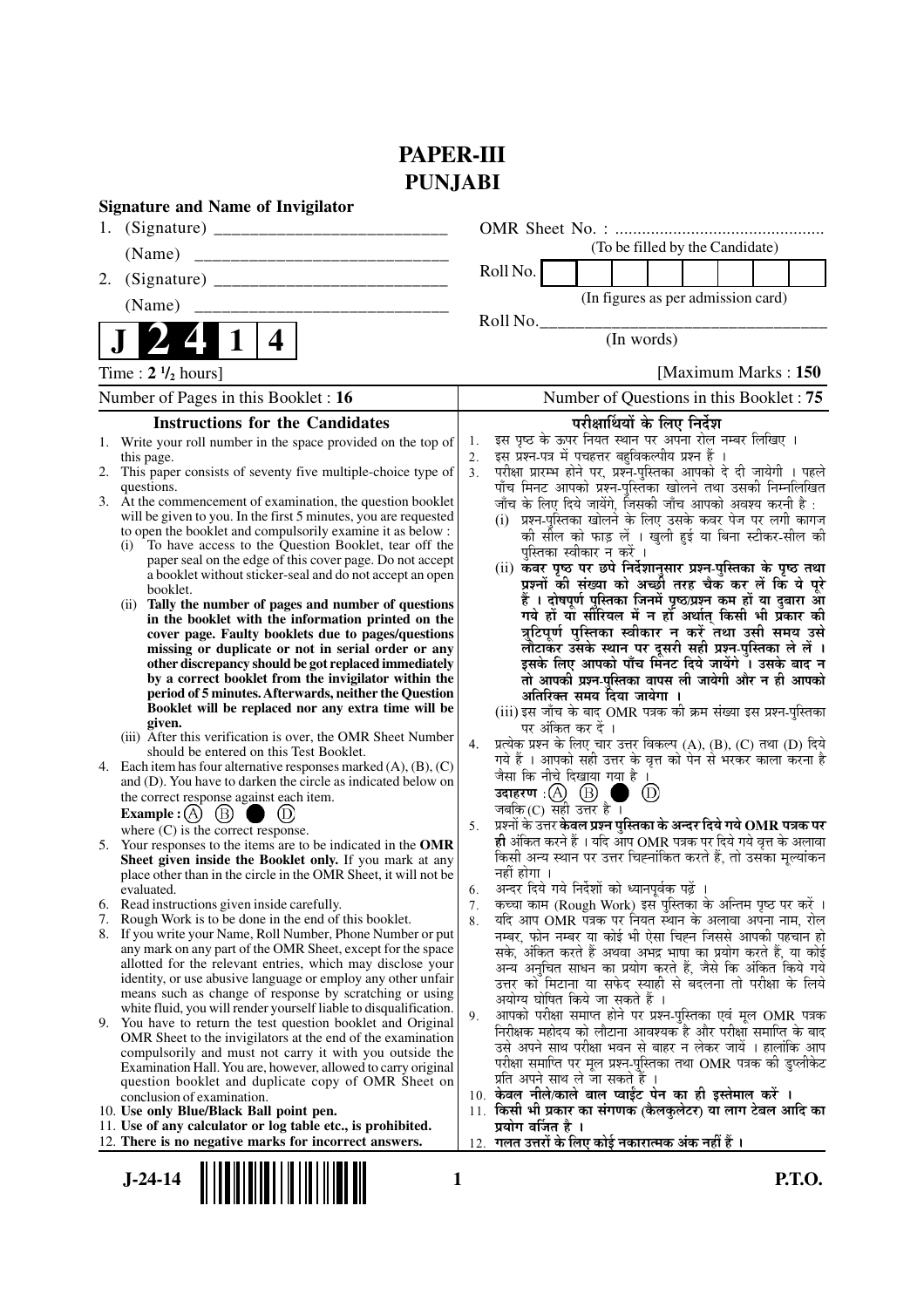#### **PUNJABI**  ਪੰਜਾਬੀ **Paper-III**  ਪਸ਼ਨ ਪੱਤਰ-III

- **Note :** This paper contains **seventy five (75)** objective type questions of **two (2)** marks each. **All** questions are compulsory.
- <u>ਨੋਟ : ਇਸ ਪ੍ਰਸ਼ਨ ਪੱਤਰ ਵਿਚ ਪੌਝੁੱਤਰ (75) ਮਲਟੀਪਲ ਚੋਣ ਪ੍ਰਸ਼ਨ ਹਨ । ਹਰੇਕ ਪ੍ਰਸ਼ਨ ਦੇ ਦੋ (2) ਅੰਕ ਹਨ ।</u> ਸਾਰੇ ਪਸ਼ਨ ਕਰਨੇ ਜ਼ਰੂਰੀ ਹਨ ।
- 1. ਵਿਧੀ ਸੂਚਕ ਸ਼ਬਦ ਜੁੱਟ ਹਨ :
	- $(A)$  ਜਦੋਂ / ਉਦੋਂ
	- (B) ਘੱਟ / ਵੱਧ
	- $(C)$  ਨੇੜੇ / ਕੋਲ
	- $(D)$  *ਹੌਲੀ / ਤੇਜ*
- 2. ਇਨ੍ਹਾਂ ਵਿਚੋਂ ਕਿਹੜਾ ਲਿਪਾਂਕ ਵਿਅੰਜਨ ਗਛਿਆਂ ਦੀ ਰਚਨਾ ਨਹੀਂ ਕਰਦਾ $\pm$ 
	- $(A)$   $\overline{\sigma}$
	- $(B)$   $\overline{\sigma}$
	- $(C)$   $\sigma$
	- $(D)$  ਵ
- 3. ਅਕਾਲਕੀ ਕਿਆ ਦਾ ਸੰਬੰਧ ਕਿਸ ਨਾਲ ਹੈ :
	- (A) ਸ਼ਬਦਾਂ ਦੀ ਵਿਉਤਪੱਤੀ
	- $(B)$  ਸ਼ਬਦਾਂ ਦੇ ਵਿਆਕਰਨਕ ਰੁਪਾਂਤਰ
	- $(C)$ ੁਸ਼ਬਦਾਂ ਦੇ ਵਿਆਕਰਨਕ ਅਧਿਕਾਰ
	- (D) ਸ਼ਬਦਾਂ ਦੀ ਸਿਰਜਣ ਪ੍ਰਕਿਰਿਆ
- 4. ਙ ਤੇ ਞ ਦੀ ਵਰਤੋਂ ਕਿਸ ਵਿਚ ਨਹੀਂ ਹੁੰਦੀ :
	- $(A)$  ਪੋਠੋਹਾਰੀ
	- $(B)$   $\frac{1}{6}$ ਗਰੀ
	- $(C)$  ਮਲਵਈ
	- $(D)$  ਮਾਝੀ

#### Paper-III 2 J-24-14

- 5. **ਜਿਹੜਾ ਬੁਨਿਆਦੀ ਅੰਸ਼ ਹਰੇਕ ਕੋਸ਼ੀ ਇਕਾਈ** ਵਿਚ ਮੌਜੂਦ ਹੁੰਦਾ ਹੈ, ਉਹ ਹੈ :
	- $(A)$  ਧਾਤੁ  $(B)$  ਵਧੇਤਰ (C) ਅਗੇਤਰ (D) ਪਿਛੇਤਰ
- **6.** 'ਮੇਜ਼ ਉਪਰ ਪਸਤਕਾਂ ਪਈਆਂ ਹਨ' ਇਸ ਵਾਕ ਵਿਚ 'ਮੇਜ਼ ਉਪਰ' ਦਾ ਕਾਰਕ ਹੈ :
	- $(A)$  ਕਰਮਕਾਰਕ
	- $(B)$  ਅਧਿਕਰਨ ਕਾਰਕ
	- $(C)$  ਕਰਤਾ ਕਾਰਕ
	- (D) ਸੰਪ੍ਰਦਾਨ ਕਾਰਕ
- 7. (A) ਕਥਨ : | ਇ | ਤੇ | ਈ | ਸੁਰਾਂ ਦੇ ਉਚਾਰਨ ਸਮੇਂ ਜੀਭ ਦੀ ਸਥਿਤੀ ਲੇਟਵੀਂ ੌਹੁੰਦੀ ਹੈ, ਪਰ | ਈ | ਤੇ | ਉ | ਸੁਰਾਂ ਦੇ ਉਚਾਰਨ ਸਮੇਂ ਜੀਭ ਦੀ ਸਥਿਤੀ ਖੜ੍ਹਵੀਂ ਹੁੰਦੀ ਹੈ।
	- **(R)** ਕਾਰਨ : ਜੀਭ ਦੀ ਲੇਟਵੀਂ ਸਥਿਤੀ ਦੇ ਦੋ ਹਿੱਸੇ ਉੱਚਾ ਤੇ ਨੀਂਵਾਂ ਮੰਨੇ ਜਾਂਦੇ *ਹ*ਨ ਅਤੇ ਜੀਭ ਦੀ ਖੜ੍ਹਵੀਂ ਸਥਿਤੀ ਦੇ ਤਿੱਨ ਹਿੱਸੇ, ਅਗਲਾ, ਪਿਛਲਾ ਤੇ ਵਿਚਕਾਰਲਾ  $\hat{H} \hat{\sigma}$  ਜਾਂਦੇ ਹਨ ।

ਉਪਰੋਕਤ ਵਿਚੋਂ ਕਿਹੜਾ ਸਹੀ ਹੈ :

- $(A)$  (A) ਸਹੀ ਨਹੀਂ ਹੈ, (R) ਆਂਜ਼ਿਕ ਸਹੀ ਹੈ
- $(B)$   $(A)$  ਤੇ  $(R)$  ਦੋਵੇਂ ਗ਼ਲਤ ਹਨ
- $(C)$  (A) ਤੇ (R) ਦੋਵੇਂ ਸਹੀ ਹਨ
- $(D)$   $(A)$  ਸਹੀ ਹੈ,  $(R)$  ਗ਼ਲਤ ਹੈ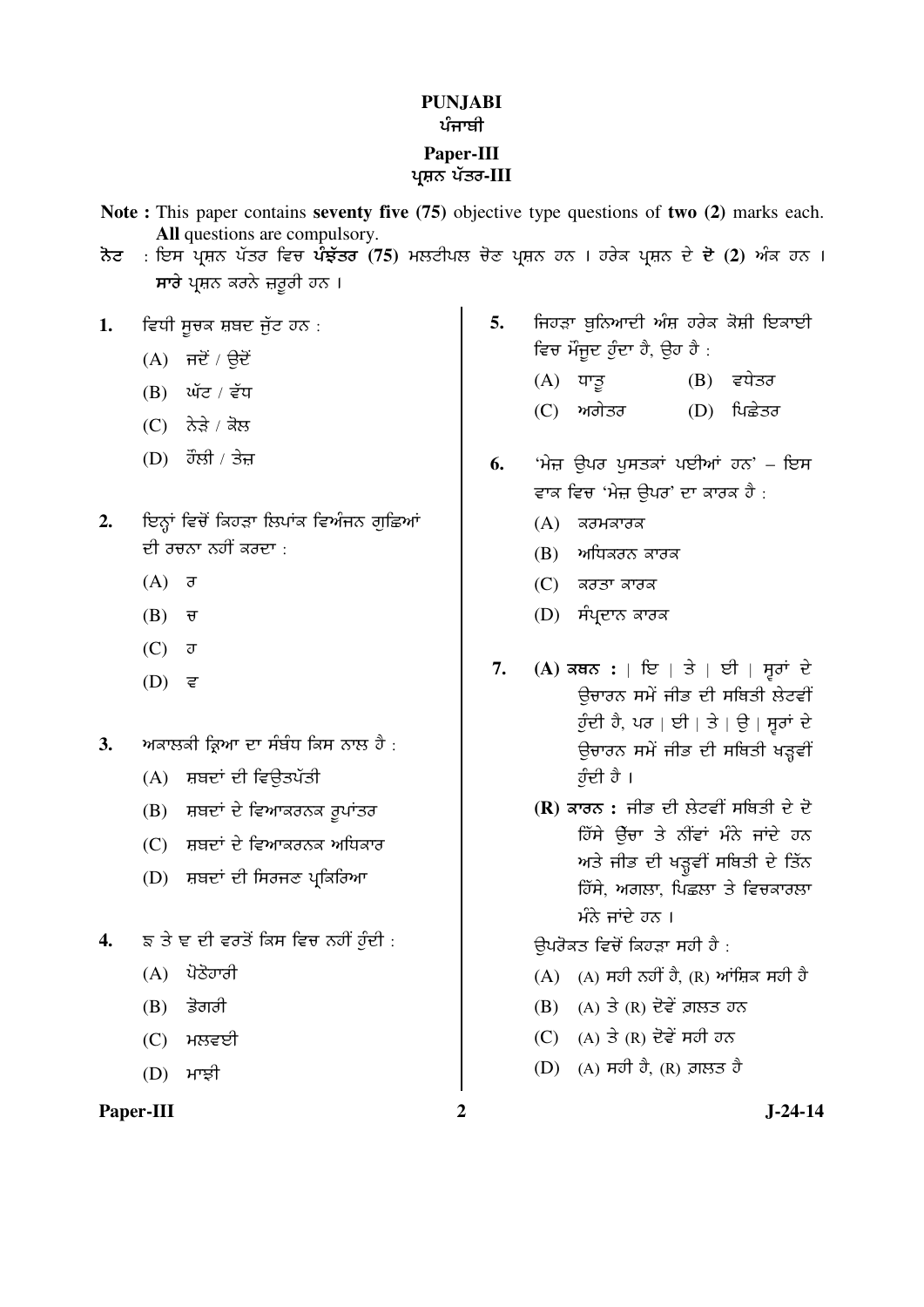- 8. (A) ਕਥਨ : ਕੰਮ ਤੋਂ ਕਮਾ ਤੇ ਨਿਕੰਮਾ/ਲਿਖ ਤੋਂ ਲਿਖਾਦੀ ਤੇ ਲਿਖਤ ਸ਼੍ਰੇਣੀ ਬਦਲੂ ਵਿੳਤਪੱਤ ਸ਼ਬਦ ਹਨ । ਕ<mark>ੰਸ</mark> ਤੋਂ <u>ਕਮਾਈ ਤੇ ਲਿਖ ਤੋਂ ਲਿਖਾ ਤੇ ਲਿਖ</u>ਣਾ ਸ੍ਰੇਣੀ ਰੱਖਿਅਕ ਵਿਊਤਪੱਤ ਸ਼ਬਦ ਹਨ ।
	- **(R)** ਕਾਰਨ : ਵਿਉਤਪੱਤ ਪਿਛੇਤਰ ਸ਼੍ਰੇਣੀ ਬਦਲੂ ਹੁੰਦੇ ਹਨ ਪਰ ਵਿਉਤਪੱਤ ਪਿਛੇਤਰ ਸ਼ੇਣੀ ਰੱਖਿਅਕ ਵੀ ਹੋ ਸਕਦੇ  $\overline{\sigma\sigma}$  |

ਉਪਰੋਕਤ ਵਿਚੋਂ ਕਿਹੜਾ ਸਹੀ ਹੈ :

- $(A)$  (A) ਸਹੀ ਹੈ ਤੇ (R) ਆਂਸ਼ਿਕ ਸਹੀ ਹੈ
- $(B)$   $(A)$  ਤੇ  $(R)$  ਦੋਵੇਂ ਗ਼ਲਤ ਹਨ
- $(C)$  (A) ਤੇ (R) ਦੋਵੇਂ ਸਹੀ ਹਨ
- (D)  $(A)$  ਸਹੀ ਹੈ ਤੇ  $(R)$  ਆਂਸ਼ਿਕ ਗ਼ਲਤ ਹੈ
- 9. <u>'</u>੧ਓ ਸਤਿਨਾਮੁ ਕਰਤਾ ਪੁਰਖ਼ ਨਿਰਭਉ ਨਿਰਵੈਰੂ ਅਕਾਲ ਮੁਰਤਿ ਅਜੁਨੀ ਸੈਡੰ ਗੁਰ ਪ੍ਰਸਾਦਿ' ਵਿਚ ਕਿੰਨੇ ਨਾਂਵ ਹਨ :
	- $(A) 4$
	- $(B) 8$
	- $(C)$  5
	- $(D) 6$

- **10.** ÓÞ°Û-**I** ÓÞ°Û-**II**  a. ਅਵੈਵ 1. ਵਿਚ. ਨਾਲ b. ਦਥਾ-ਸੂਚਕ 2. ਪਰ, ਤਾਂ  $c.$  ਕਾਰਕੀ ਵਿਭਕਤੀ  $3.$  ਏ. ਓ  $d.$  ਸੰਬੰਧਕ  $d.$  ਤੇ ਸਹੀ, ਹਾਂ ਜਰਾ ਉਪਰੋਕਤ ਦਾ ਸਹੀ ਕ੍ਰਮ ਹੈ : a b c d  $(A)$  2 4 3 1 (B) 4 3 2 1 (C) 3 4 1 2 (D) 1 2 3 4 **11.** ÓÞ°Û-**I** ÓÞ°Û-**II**  a. ਵਣਜਾਰਾ ਬੇਦੀ 1. ਪੰਜਾਬ ਦੇ ਲੋਕ ਗੀਤ b. ਦੇਵਿੰਦਰ ਸਤਿਆਰਥੀ 2. ਦੇਸ਼ ਦੁਆਬਾ c. ਮਹਿੰਦਰ ਸਿੰਘ ਰੰਧਾਵਾ 3. ਇਕ ਘੁੱਟ ਰਸ ÂØ d. ਕਰਮਜੀਤ ਸਿੰਘ 4. ਗਿੱਧਾ ਉਪਰੋਕਤ ਦਾ ਕਿਹੜਾ ਕ੍ਰਮ ਸਹੀ ਹੈ :
- a b c d (A) 4 3 2 1 (B) 1 2 3 4 (C) 3 4 1 2 (D) 2 3 4 1

**J-24-14 3 Paper-III**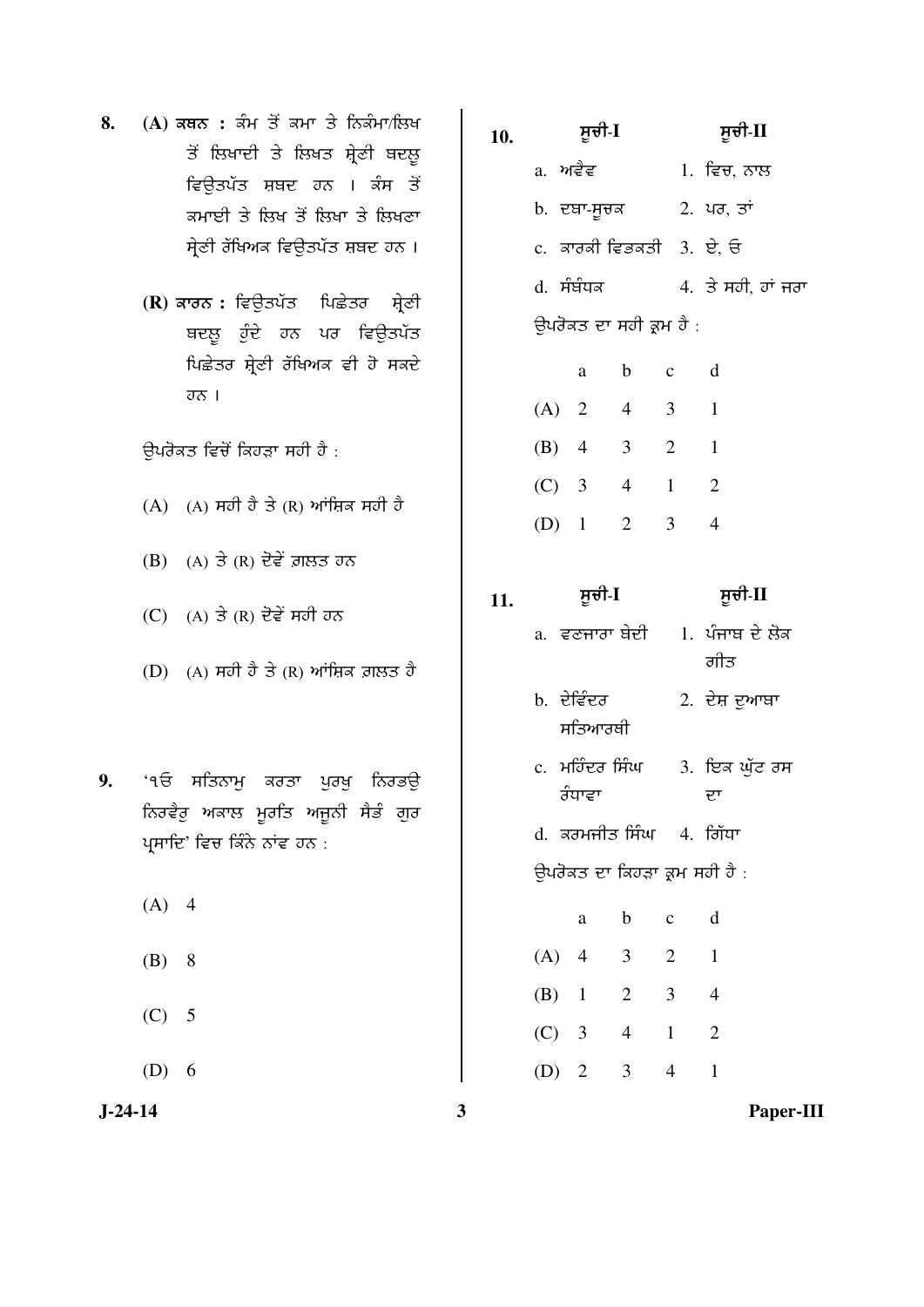- 12. ਪੰਜਾਬ ਦੇ ਲੋਕ ਨਾਟਾਂ ਦਾ ਸਹੀ ਜੱਟ ਹੈ :
	- $(A)$  ਰਾਸ ਲੀਲ੍ਹਾ, ਨੁੱਕੜ ਨਾਟਕ, ਅਖਾੜਾ, ਨਟ-ਨਟਣੀ
	- (B) ਰਾਮ ਲੀਲ੍ਹਾ, ਅਖਾੜਾ, ਨਟ-ਨਟਣੀ, ਝਾਕੀਆਂ
	- $(C)$  ਅਖਾੜਾ, ਝਾਕੀਆਂ, ਸਾਂਗ, ਰਾਸ ਲੀਲ੍ਹਾ
	- (D) ਸਾਂਗ, ਪੁਤਲੀ-ਤਮਾਸ਼ਾ, ਨਕਲਾਂ, ਰਾਮ ਲੀਲ੍ਹਾ
- 13. (A) ਕਥਨ : ਪੰਜਾਬੀ ਸਭਿਆਚਾਰ ਉਪਰ ਅੱਜ ਪੱਛਮੀ ਸਭਿਆਚਾਰਕ ਜੀਵਨ-ਜਾਚ ਦਾ ਐਨਾ ਪਬਲ ਪਭਾਵ ਹੈ ਕਿ ਇਸ ਦੇ ਆਪਣੇ ਪਛਾਣ-ਚਿੰਨ੍ਹਾਂ ਨੂੰ ਨਿਖੜਵੇਂ ਰੂਪ ਵਿਚ ਦੇਖਣਾ ਅਸੰਭਵ ਜਾਪਦਾ ਹੈ ।
	- **(R)** ਕਾਰਨ : ਇਸ ਪ੍ਰਭਾਵ ਤੋਂ ਬਚਾਉ ਕਰਨਾ ਸੰਭਵ ਵੀ ਨਹੀਂ ਕਿਉਂਕਿ ਵੱਡੇ ਸਭਿਆਚਾਰ ੳਪ-ਸਭਿਆਚਾਰਾਂ ਵੀ ਹਸਤੀ ਨੂੰ ਮਿਟਾਉਣ ਦਾ ਸਬੰਧ ਬਣਦੇ ਹੀ ਰਹਿੰਦੇ ਹਨ ।

ਉਪਰੋਕਤ ਵਿਚੋਂ ਕਿਹੜਾ ਸਹੀ ਹੈ :

- (A) (A) ¤ÙÚÔ¨ ÓÕÛ Õç, (R) øÐ¼ Õç
- $(B)$  (A) ਤੇ (R) ਦੋਵੇਂ ਆਂਸ਼ਿਕ ਸਹੀ ਹਨ
- $(C)$  (A) ਤੇ (R) ਦੋਵੇਂ ਗ਼ਲਤ ਹਨ
- $(D)$   $(A)$  ਤੇ  $(R)$  ਦੋਵੇਂ ਸਹੀ ਹਨ

14. ਪੰਜਾਬ ਦੀਆਂ ਲੋਕ ਕਲਾਵਾਂ ਦਾ ਸਹੀ ਝੁੱਟ ਹੈ :

- $(A)$  ਮੀਨਾਕਾਰੀ, ਗੱਚਕਾਰੀ, ਲਹਾਰਾ, ਰੰਗਸਾਜ਼ੀ
- (B) ਮੁਰਤੀਕਾਰੀ, ਬਰਤਨਸਾਜ਼ੀ, ਸ਼ੀਸ਼ਾਗਰੀ, ਚਮੜਾਸਾਜ਼ੀ
- (C) ਕਸੀਦਾਕਾਰੀ, ਫੁੱਲਕਾਰੀ, ਕੰਧ ਚਿੱਤਰ, ਨੌਕਾਸ਼ੀ
- (D) ਪੱਚੀਕਾਰੀ, ਲੁਹਾਰਾ, ਚਮੜਾਸਾਜ਼ੀ, ਗੱਚਕਾਰੀ
- 15. ਪੰਜਾਬੀ ਲੋਕ ਗਹਿਣਿਆਂ ਦਾ ਸਹੀ ਜੱਟ ਹੈ :
	- $(A)$ ਂ ਤਵੀਤ, ਬਿੱਛੂ, ਕੁੰਦਨਹਾਰ, ਮੰਗਲ ਸੂਤਰ
	- (B) ਕੈਂਠਾ, ਸੱਗੀ ਫੁੱਲ, ਮੁੰਦਰੀ, ਪੰਜੇਬ
	- $(C)$  ਪੰਜੇਬ ਛੱਲਾ ਰਾਣੀਹਾਰ ਵੰਗ
	- $(D)$   $\vec{z}$ ਾਂਜਰ, ਆਰਸੀ, ਕੁੰਦਨਹਾਰ, ਕਲਿਪ
- **16.** ÓÞ°Û-**I** ÓÞ°Û-**II**
- a. ਪਿੰਡ ਮਨਸਾਉਣਾ 1. ਵਹਿਮ ਭਰਮ  $b.$  ਹੱਥ ਹੌਲਾਕਰਨਾ  $2.$  ਜੰਤਰ ਮੰਤਰ c. ਤਾਰਾ ਡੋਥਣਾ 3. ਜਾਦੁ ਟੁਣਾ d. ਸਿਵਾ ਜਗਾੳਣਾ 4. ਕਰਮਕਾਂਡ ਉਪਰੋਕਤ ਦਾ ਕਿਹੜਾ ਕ੍ਰਮ ਸਹੀ ਹੈ : a b c d

|         | u              | ., | ັ | u |
|---------|----------------|----|---|---|
| (A)     | $\overline{4}$ | 2  |   | 3 |
| $(B)$ 3 |                | 4  | 2 |   |
| $(C)$ 2 |                | 3  | 4 |   |
| $(D)$ 1 |                | 2  | 3 |   |

- **17.** ÓÞ°Û-**I** ÓÞ°Û-**II**
- a. ਤੌਹੀਦ 1. ਤੁਹੀ ਤੁਹੀ  $b.$  ਅਨੁਲਹੱਕ  $2.$  ਵਿਸਮਾਦ  $c.$  ਹਮਾੳਮਤ  $3.$  ਮੈਂ ਰੱਬ ਹਾਂ  $d.$  ਵਜਦ 2. ਰੱਬ ਇਕ ਹੈ ਉਪਰੋਕਤ ਦਾ ਕਿਹੜਾ ਕ੍ਰਮ ਸਹੀ ਹੈ : a b c d (A) 2 4 3 1 (B) 3 2 4 3
	- (C) 1 3 2 4 (D) 4 3 1 2

Paper-III 3-24-14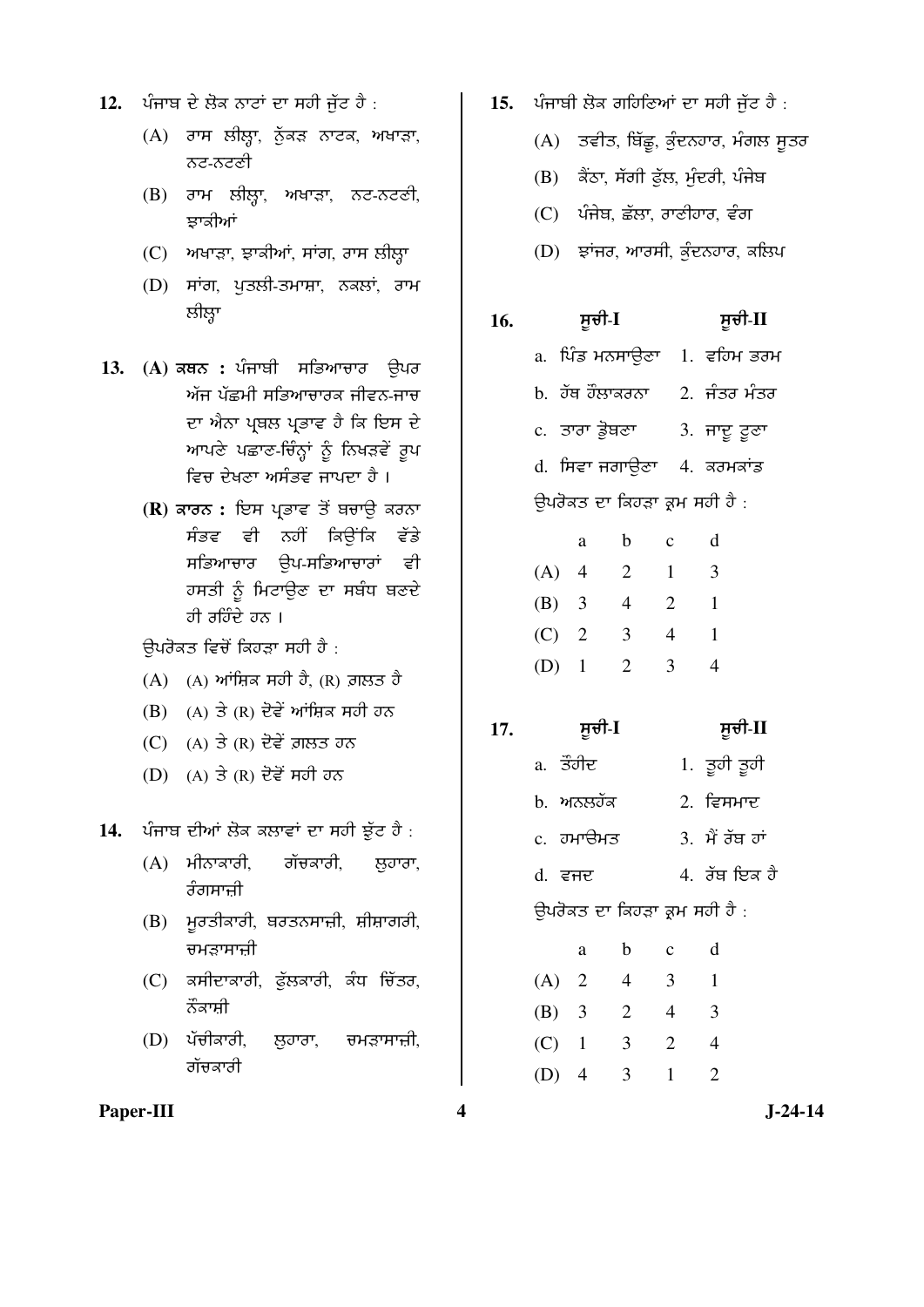| 18.       |     | ਪੰਜਾਬੀ ਸੂਫ਼ੀ ਕਵੀਆਂ ਦਾ ਕਿਹੜਾ ਕ੍ਰਮ ਸਹੀ ਹੈ :                                                             | 22. |                       | ਸੂਚੀ-I       |                         |                | ਸੂਚੀ-II                                                                         |
|-----------|-----|-------------------------------------------------------------------------------------------------------|-----|-----------------------|--------------|-------------------------|----------------|---------------------------------------------------------------------------------|
|           |     | (A) ਸ਼ਾਹ ਹੁਸੈਨ, ਗੁਲਾਮ ਫਰੀਦ, ਬਾਬਾ<br>ਫ਼ਰੀਦ                                                             |     |                       | a. ਘੋੜੀਆਂ    |                         |                | 1. ਗੁਰੂ ਅਮਰਦਾਸ                                                                  |
|           |     | (B) ਸ਼ਾਹ ਹੁਸੈਨ, ਬੁਲ੍ਹੇ ਸ਼ਾਹ, ਗੁਲਮ ਫ਼ਰੀਦ                                                               |     |                       | b. ਪੱਟੀ      |                         |                | 2. ਗੁਰੂ ਨਾਨਕ ਦੇਵ                                                                |
|           |     | (C) ਗੁਲਾਮ ਫਰੀਦ, ਬੁਲ੍ਹੇ ਸ਼ਾਹ, ਸ਼ਾਹ ਹੁਸੈਨ                                                               |     |                       |              | c.  ਬਾਵਨ ਅੱਖਰੀ          |                | 3. ਗੁਰੂ ਰਾਮਦਾਸ                                                                  |
|           |     | (D) ਬੁਲ੍ਹੇ ਸ਼ਾਹ, ਸ਼ਾਹ ਹੁਸੈਨ, ਗੁਲਾਮ ਫ਼ਰੀਦ                                                              |     |                       |              | d. ਅਲਾਹੁਣੀਆਂ            |                | 4. ਭਗਤ ਕਬੀਰ                                                                     |
|           |     |                                                                                                       |     |                       |              | ਉਪਰੋਕਤ ਦਾ ਸਹੀ ਕ੍ਰਮ ਹੈ : |                |                                                                                 |
| 19.       |     | ਸੂਫ਼ੀਵਾਦ ਅਤੇ ਵੇਦਾਂਤ ਦਾ ਸਾਂਝਾ ਸੂਤਰ ਹੈ :                                                                |     |                       | a            | $\mathbf b$             | $\mathbf c$    | $\mathbf d$                                                                     |
|           |     | $(A)$ ਬਹੁਦੇਵ ਵਾਦ                                                                                      |     |                       | $(A)$ 2      | 3 <sup>7</sup>          | $\mathbf{1}$   | $\overline{4}$                                                                  |
|           |     | $(B)$ ਦਵੈਤਵਾਦ                                                                                         |     |                       | (B) 3        | $\mathbf{1}$            | $\overline{4}$ | $\overline{2}$                                                                  |
|           |     | $(C)$ ਇਕ-ਈਸ਼ਵਰਵਾਦ                                                                                     |     |                       |              |                         |                |                                                                                 |
|           |     | $(D)$ ਵਿਸ਼ਿਸ਼ਟ-ਅਦਵੈਤਵਾਦ                                                                               |     |                       | $(C)$ 4      | $\overline{2}$          | 3              | $\mathbf{1}$                                                                    |
|           |     |                                                                                                       |     |                       | $(D)$ 1      | $4\overline{ }$         | $\overline{2}$ | 3                                                                               |
| 20.       |     | ਪੰਜਾਬੀ ਵਿਚ ਸੂਫ਼ੀ ਮਤ ਦਾ ਪ੍ਰਵੇਸ਼ ਕਿਸ<br>ਸਿਲਸਿਲੇ ਰਾਹੀਂ ਹੋਇਆ:<br>$(A)$ ਨਕਸ਼ਬੰਦੀ<br>$(B)$ ਸੁਹਰਾਵਰਦੀ        | 23. | $\overline{\sigma}$ : |              |                         |                | ਸ੍ਰੀ ਗੁਰੂ ਗ੍ਰੰਥ ਸਾਹਿਬ ਵਿਚ ਦਰਜ ਵਾਰਾਂ ਦੇ<br>ਸਿਰਲੇਖਾਂ ਵਿਚ ਗਾਉਣ ਦੀਆਂ ਧੁਨਾਂ ਦੇ ਆਦੇਸ਼ |
|           | (C) | ਕਾਦਰੀ                                                                                                 |     |                       | (A) 22       |                         |                |                                                                                 |
|           | (D) | ਚਿਸ਼ਤੀ                                                                                                |     | (B)                   | 10           |                         |                |                                                                                 |
|           |     |                                                                                                       |     | (C)                   | -12          |                         |                |                                                                                 |
| 21.       |     | ਰਾਂਝਾ ਰਾਂਝਾ ਕਰਦੀ ਨੀਂ, ਮੈਂ ਆਪੇ ਰਾਂਝਾ ਹੋਈ ।                                                             |     | $(D)$ 9               |              |                         |                |                                                                                 |
|           |     | ਸੱਦੋ ਨੀ ਮੈਨੂੰ ਧੀਦੋ ਰਾਂਝਾ, ਹੀਰ ਨਾ ਆਖੋ ਕੋਈ ।<br>ਇਹ ਕਾਵਿ-ਪਕਤੀਆਂ ਕਿਸ ਸੂਫ਼ੀ ਪੜਾ ਦਾ<br>ਪ੍ਰਗਟਾਵਾ ਕਰਦੀਆਂ ਹਨ : | 24. |                       | ਬਾਣੀ ਵੀ ਹੈ : |                         |                | ਜਪੁਜੀ ਸਾਹਿਬ ਦੀ ਕਿਹੜੀ ਪੌੜੀ ਇਕ ਸੁਤੰਤਰ                                             |
|           | (A) | ਸ਼ਰੀਅਤ                                                                                                |     |                       | (A) ਮੂਲ ਮੰਤਰ |                         |                |                                                                                 |
|           | (B) | ਤਰੀਕਤ                                                                                                 |     | (B)                   | ਗਾਵਹਿ        |                         |                |                                                                                 |
|           | (C) | ਮਾਰਫ਼ਤ                                                                                                |     | (C)                   | ਸੌਦਰੁ        |                         |                |                                                                                 |
|           | (D) | ਹਕੀਕਤ                                                                                                 |     | (D)                   | ਮੰਨੈ         |                         |                |                                                                                 |
| $J-24-14$ |     |                                                                                                       | 5   |                       |              |                         |                | Paper-II                                                                        |

Paper-III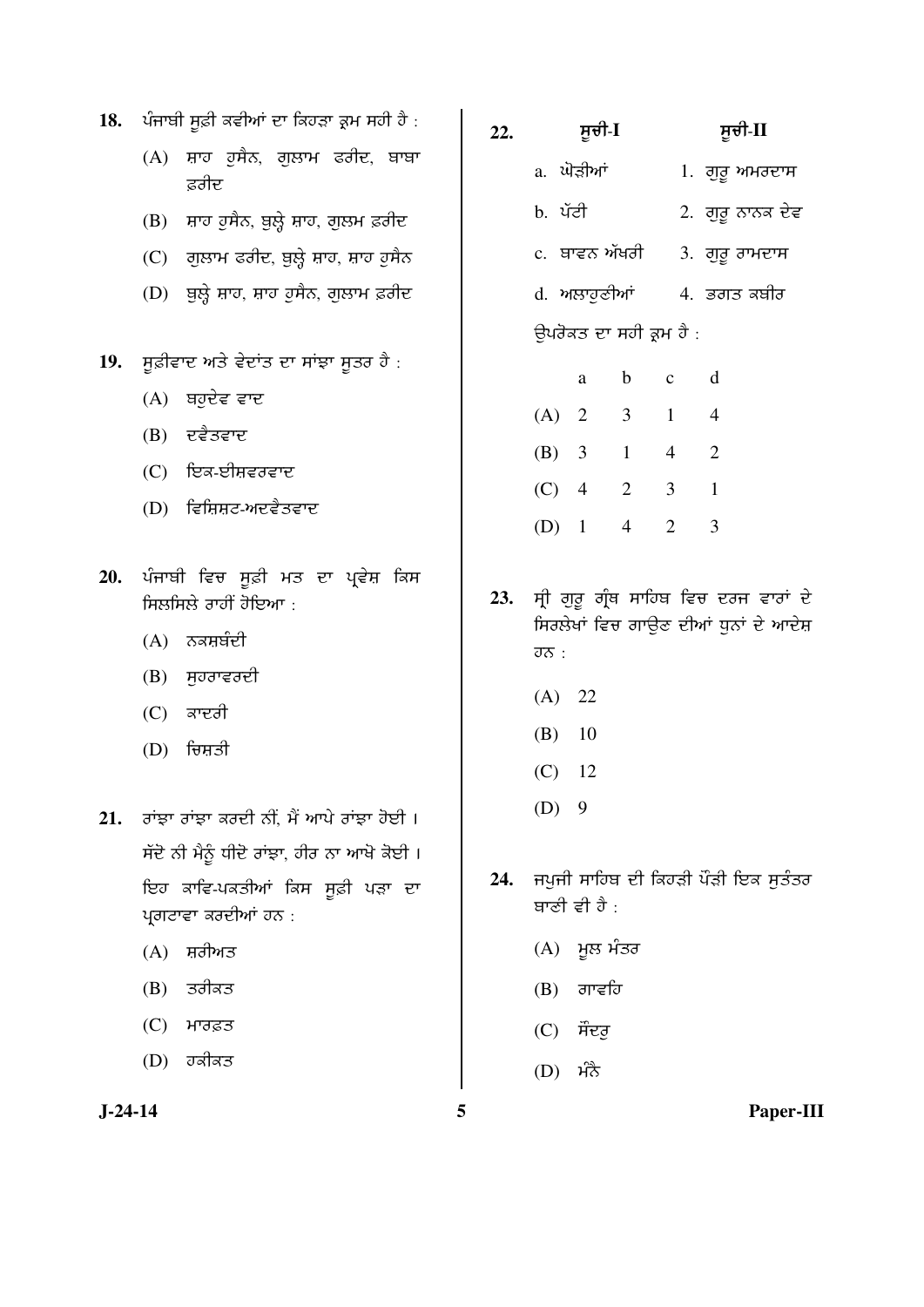| 25.  ਗੁਰੂ ਗ੍ਰੰਥ ਸਾਹਿਬ ਦੀ ਬਾਣੀ ਦਾ ਕਿਹੜਾ ਰੂਪ |
|--------------------------------------------|
| ਲੋਕ ਕਾਵਿ-ਰੂਪ ਨਹੀਂ ਹੈ :                     |

- $(A)$  ਘੋੜੀਆਂ
- $(B)$  ਸੱਦ
- (C) ਪਦਾ
- $(D)$  ਕਰਹਲੇ
- 26. ਗੁਰਬਾਣੀ ਵਿਚ ਬ੍ਰਹਮਗਿਆਨੀ ਨਾਲ ਮਿਲਦੇ-ਜਲਦੇ ਪਦ ਹਨ $\cdot$ 
	- $(A)$ ਸੰਤ, ਸਾਧ, ਭਗਤ, ਸੇਵਕ
	- $(B)$  ਦਰਵੇਸ਼, ਜੋਗੀ, ਫੱਕਰ, ਭਗਤ
	- $(C)$  ਸਿੱਧ, ਜੰਗਮ, ਤਪੀਸਰ, ਸਾਧ
	- $(D)$  ਡਗਤ, ਸੇਵਕ, ਤਪੀਸਰ, ਜੋਗੀ
- 27. ਗੁਰਮਤਿ ਕਾਵਿ ਦੀ ਵਿੱਲਖਣਤਾ ਦਾ ਮੁੱਖ ਆਧਾਰ ਹੈ $\cdot$ 
	- (A) ਯਥਾਰਥ, ਸਰੋਦੀ ਅਨੁਭਵ, ਸਮਾਜਕ ਚੇਤਨਾ
	- (B) ਰਹੱਸ-ਅਨੁਭਵ, ਨੈਤਿਕਤਾ, ਪਰਮਾਰਥ ਚੇਤਨਾ
	- $(C)$  ਰਹੱਸ-ਅਨਭਵ, ਤਿਆਗ, ਸਮਾਜਕ ਚੇਤਨਾ
	- (D) ਵਿਸਮਾਦ-ਬੋਧ, ਜਥਾਰਥ ਚੇਤਨਾ, ਫ਼ਕੀਰੀ

## **28.** ÓÞ°Û-**I** ÓÞ°Û-**II**  a. वाट वी़व ਵਿਸ਼ਵਕੋਸ਼ 1. ਡਾ. ਬਲਵੀਰ ਸਿੰਘ b. ਨਿਰੁਕਤ ਸੀ ਗੁਰੂ ਗੰਥ ਸਾਹਿਬ 2. ਭਾਈ ਵੀਰ ਸਿੰਘ c. ਗੁਰੂ ਗ੍ਰੰਥ ਸੰਕੇਤ ਕੋਸ 3. ਡਾ. ਰਤਨ ਸਿੰਘ ਜੱਗੀ d. ਸ੍ਰੀ ਗੁਰੂ ਗ੍ਰੰਥ ਕੋਸ਼ 4. ਪਿਆਰਾ ਸਿੰਘ ਪਦਮ ਉਪਰੋਕਤ ਦਾ ਕਿਹੜਾ ਕਮ ਸਹੀ ਹੈ : a b c d (A) 4 3 2 1 (B) 2 4 3 4 (C) 3 1 4 2 (D) 1 2 3 4 29. (A) ਕਥਨ : ਗੁਰੁ ਗ੍ਰੰਥ ਸਾਹਿਬ ਦੇ ਚਿੰਤਨ ਤੇ

- ਕਲਾ ਰਾਹੀਂ ਸਿਰਫ ਮੱਧਕਾਲੀ ਸੰਵੇਦਨਾ ਦਾ ਨਿਰਮਾਣ ਹੀ ਨਹੀਂ ਹੋਇਆ ਸਗੋਂ ਸਮੁੱਚੇ ਪੰਜਾਬੀ ਕਾਵਿ-ਸ਼ਾਸਤਰ ਦੀ ਉਸਾਰੀ ਲਈ ਵੀ ਇਹ ਮੁੱਖ ਆਧਾਰ ਸੋਤ ਹੈ ।
	- **(R)** ਕਾਰਨ : ਕਿਉਂਕਿ ਆਧਨਿਕ ਪੰਜਾਬੀ ਸਾਬਿਤ ਦੀ ਇਕ ਵੱਡੀ ਵਿਸੇਸਤਾ ਇਹ ਹੈ ਕਿ ਇਸ ਵਿਚ ਪਰੰਪਰਾ ਦੀ ਹੀ ਨਿਰੰਤਰਤਾ ਦਿਖਾਦੀ ਦਿੰਦੀ ਹੈ ।

#### ਉਪਰੋਕਤ ਵਿਚੋਂ ਕਿਹੜਾ ਸਹੀ ਹੈ :

- $(A)$   $(A)$   $\exists$   $(R)$  ਦੋਵੇਂ ਆਂਸ਼ਿਕ ਸਹੀ ਹਨ
- $(B)$   $(A)$  ਤੇ  $(R)$  ਦੋਵੇਂ ਸਹੀ ਹਨ
- $(C)$   $(A)$  ਤੇ  $(R)$  ਦੋਵੇਂ ਗ਼ਲਤ ਹਨ
- $(D)$  (A) ਸਹੀ ਹੈ, (R) ਆਂਸ਼ਿਕ ਸਹੀ ਹੈ

Paper-III 6 **J**-24-14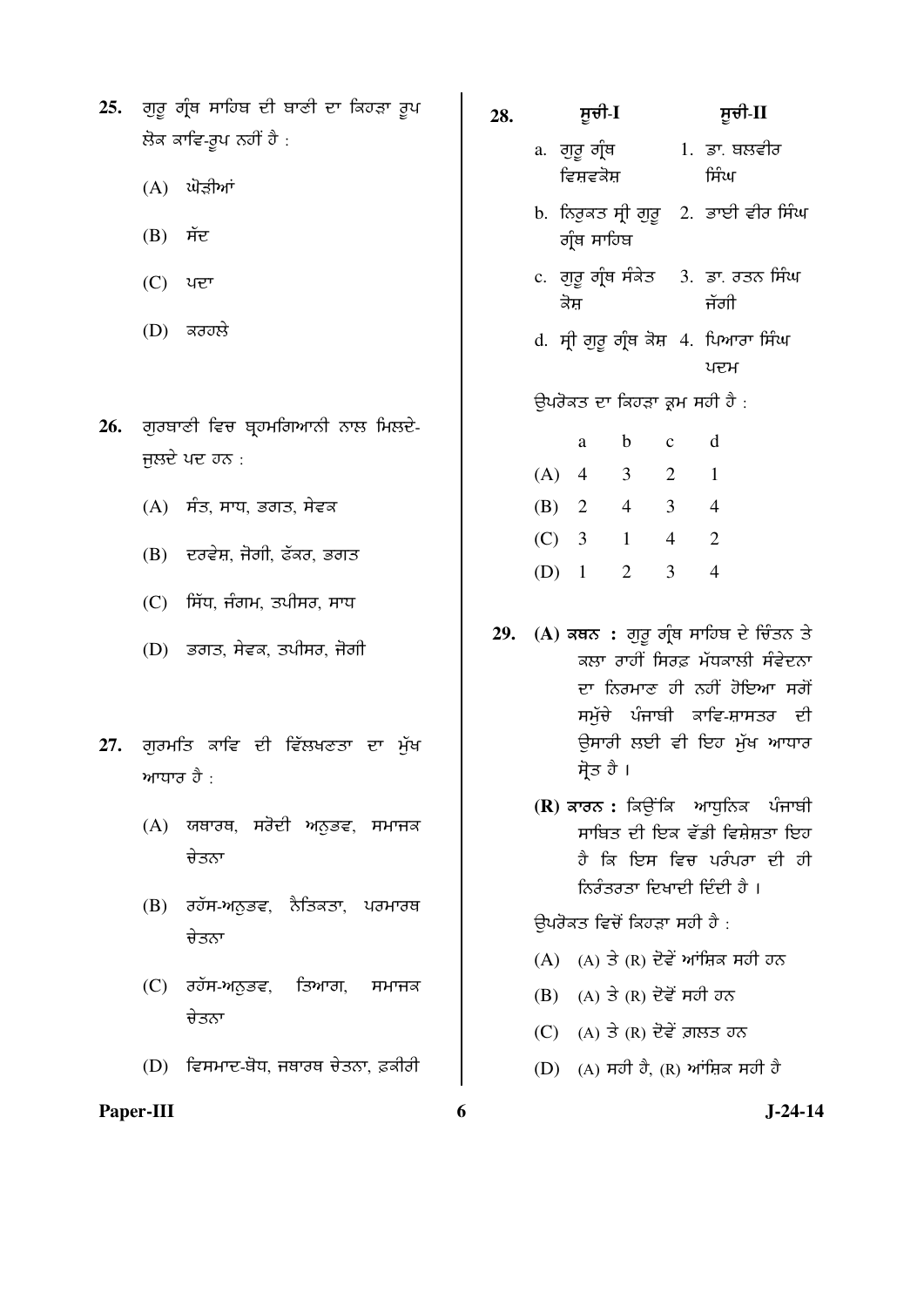- 30. **ਕਿੱਸਾ ਹੀਰ ਵਾਰਿਸ ਵਿਚ ਪ੍ਰਸਤੁਤ ਹੈ** :
	- $(A)$  ਇਸ਼ਕ ਦਾ ਵਿਦਰੋਹੀ ਰੂਪ ਤੇ ਇਸ਼ਕ ਹਕੀਕੀ ਦਾ ਸੰਚਾ**ਰ**
	- $(B)$  ਸੂਫ਼ੀ ਰਹੱਸਵਾਦ ਤੇ ਬੀਰ ਭਾਵਨਾ
	- $(C)$  ਸ਼ਰੀਅਤ ਤੇ ਇਸ਼ਕ ਹਕੀਕੀ
	- $(D)$  ਸੁਫ਼ੀ ਸਿਧਾਂਤ ਤੇ ਇਸ਼ਕ ਮਿਜਾਜ਼ੀ ਦਾ ਸਮੇਲ
- 31. 'ਅਵਲ ਹਮਦ ਖੁਦਾਦਿ ਦਾ ਵਿਰਦ ਕੀਜੇ ਇਸ਼ਕ ਕੀਤਾ ਸੁ ਜੱਗ ਦਾ ਮੁਲ ਮੀਆਂ

ਪਹਿਲਾਂ ਆਪ ਹੀ ਰੱਬ ਨੇ ਇਸ਼ਕ ਕੀਤਾ

ਤੇ ਮਾਸ਼ਕ ਹੈ ਨਬੀ ਰਸਲ ਮੀਆਂ ।'

ਉਪਰੋਕਤ ਪੰਕਤੀਆਂ ਕਿੱਸਾ-ਕਾਵਿ ਦੀ ਕਿਹੜੀ ਰੁੜੀ ਵਲ ਸੰਕੇਤ ਕਰਦੀਆਂ ਹਨ :

- $(A)$  ਮਹਾਤਮ
- $(B)$  ਮੰਗਲਾਚਰਨ
- (C) ਵਸਤੂ-ਨਿਰਦੇਸ਼
- $(D)$  ਕਥਾ-ਸਾਰ
- 32. ਪੰਜਾਬੀ ਕਿੱਸਾ-ਕਾਵਿ ਕਿਹਤੇ ਸੋਮਿਆਂ ਤੋਂ ਪ੍ਰਭਾਵਿਤ ਨਹੀਂ ਹੈ :
	- $(A)$  ਮਸਨਵੀ, ਪੇਮ ਆਖਿਆਨ
	- $(B)$  ਸੰਸਕ੍ਰਿਤ ਕਾਵਿ, ਫ਼ਾਰਸੀ ਕਾਵਿ
	- $(C)$  ਕਰਾਨ ਸ਼ਰੀਫ਼, ਸ਼ਿੰਗਾਰ ਕਾਵਿ
	- (D) ਜਾਤਕ ਕਥਾਵਾਂ, ਅਲਫ਼ ਲੈਲਾ

- 33. 'ਦੁਰਗਾ ਪਾਠ ਬਣਾਦਿਆ ਸਭੇ ਪਉੜੀਆਂ ਫੇਰ ਨ ਜੂਨੀ ਆਇਆ ਜਿਨਿ ਇਹ ਗਾਇਆ'। ਇਹ ਕੀ ਹੈ $\cdot$ 
	- $(A)$  ਮੰਗਲਾਚਰਨ
	- $(B)$  ਕਥਾ-ਸਾਰ
	- $(C)$  ਮਹਾਤਮ
	- (D) ਰਚਨਾ-ਮਤਿ
- 34. *'ਰਾਏ ਭੁਪਤ ਖਲਾ ਵੰਗਾਰੇ, ਸਾਰੇ ਪੰਥ ਨੂੰ* <u>ਦੁਨੀਆ ਜੇ ਚਾਰ ਦਿਹਾੜੇ, ਕਿਚਰਕ ਜੀਉਣਾ</u> <u>ਜੋ ਲਿਖਿਆ ਹੈ ਕਰਤਾਰੇ ਸੋਈਓ ਵਰਤਸੀ</u> ਤਸੀਂ ਹੋ ਬਲਵੰਤ ਕਰਾਰੇ ਸਾਰੇ ਲੜ ਮਰੋ ।' ਉਪਰੋਕਤ ਕਾਵਿ-ਪੰਕਤੀਆਂ ਵਿਚ ਪ੍ਰਗਟਾਵਾ ਹੈ :
	- (A) ਹੋਣੀ ਦੀ ਅਟੱਲਤਾ ਤੇ ਉਦਾਸੀਨਤਾ ਦਾ
	- $(B)$   $\vec{B}$   $\vec{B}$   $\vec{B}$   $\vec{B}$   $\vec{C}$   $\vec{B}$   $\vec{C}$
	- $(C)$  ਯੁੱਧ ਵਰਣਨ ਤੇ ਭਗਤੀ ਭਾਵ ਦਾ
	- $(D)$  ਜੀਵਨ ਦੀ ਨਾਸ਼ਮਾਨਤਾ ਤੇ ਧਾਰਮਿਕ ਚੇਤਨਾ ਦਾ
- 35. ਕਥਾ-ਅੰਤ ਦੀ ਸਮਾਨਤਾ ਵਾਲੀਆਂ ਰਚਨਾਵਾਂ  $\overline{\sigma}$  :
	- $(A)$  ਜੰਗਨਾਮਾ ਸਿੰਘਾਂ ਤੇ ਫਰੰਗੀਆਂ. ਹੀਰ ਦਮੋਦਰ
	- $(B)$  ਹੀਰ ਦਮੋਦਰਰ, ਚੰਡੀ ਦੀ ਵਾਰ
	- $(C)$  ਹੀਰ ਵਾਰਿਸ, ਚੰਡੀ ਦੀ ਵਾਰ
	- $(D)$ ਂ ਚੱਠਿਆਂ ਦੀ ਵਾਰ, ਹੀਰ ਦਮੋਦਰ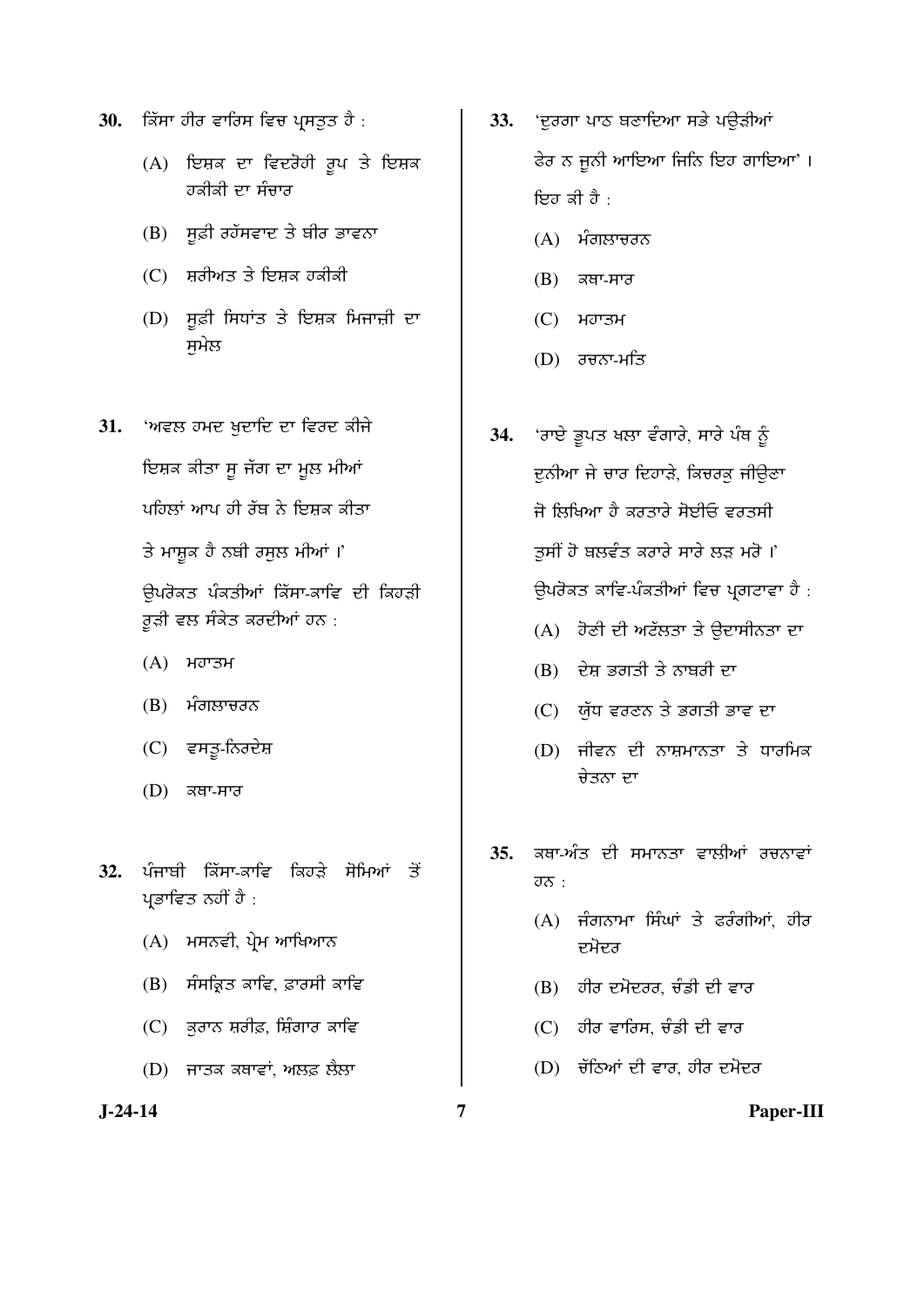# **36.** ÓÞ°Û-**I** ÓÞ°Û-**II**

- $a.$  ਮਹੰਮਦ ਬਖ਼ਸ਼ a. ਮਿਹਜਾ ਸਾਹਿਬਾਂ
- $b.$  ਹਾਸ਼ਿਮ ਸ਼ਾਹ  $2.$  ਸੋਹਣੀ ਮਹੀਂਵਾਲ
- c. È³Ð ÔØÕ 3. ÕÛÏ ÏÙ´Ø
- d. ÆÛÐÞ 4. ÌçÇÝÐ ÌÐÞ¨

ਉਪਰੋਕਤ ਦਾ ਕਿਹੜਾ ਕ੍ਰਮ ਸਹੀ ਹੈ :

|         | a                       | b | $\mathbf c$ | d              |
|---------|-------------------------|---|-------------|----------------|
| (A)     | $\overline{4}$          | 3 | 2           | 1              |
| (B)     | $\overline{\mathbf{3}}$ | 4 | 1           | $\overline{2}$ |
| $(C)$ 2 |                         | 1 | 3           | 4              |
| (D)     | $\mathbf{1}$            | 2 |             | 3              |

- 37. (A) ਕਥਨ : ਪੰਜਾਬੀ ਵਿਚ ਵਾਰ ਕਾਵਿ ਦੀ ਇਕ ਪਸਿੱਧ ਪਰੰਪਰਾ ਹੈ ਜਿਸ ਦੀਆਂ ਆਪਣੀਆਂ ਰੁਪਾਕਾਰਕ ਵਿਸ਼ੇਸ਼ਤਾਵਾਂ ਹਨ । ਇਸ ਦਾ ਇਕ ਉੱਘਾ ਪੱਖ ਰਪਾਕਾਰਕ ਵੱਨਗੀਆਂ ਦਾ ਹੈ ਜਿਸ ਵਿ<del>ਚ</del> ਬੀਰ ਰਸੀ ਤੋਂ ਇਲਾਵਾ ਅਧਿਆਤਮਿਕ ਸ਼ਾਂਤ-ਰਸੀ ਤੇ ਨੈਤਿਕ-ਦਾਰਸ਼ਨਿਕ ਦੇ ਰੂਪ ਆੳਂਦੇ ਹਨ।
	- **(R)** ਕਾਰਨ : ਪਰ ਪੰਜਾਬੀ ਸਭਿਆਚਾਰ ਦੇ ਵਿਆਪਕ ਘੇਰੇ ਵਿਚ ਇਨ੍ਹਾਂ ਵਿਭਿੱਨ *ਵੰਨ*ਗੀਆਂ ਵਿਚਕਾਰ ਆਪਸੀ ਇਕਸੁਰਤਾ ਦਿਖਾਈ ਨਹੀਂ ਦਿੰਦੀ ।

ਉਪਰੋਕਤ ਵਿਚੋਂ ਕਿਹੜਾ ਸਹੀ ਹੈ :

- $(A)$   $(A)$   $\exists$   $(R)$  ਦੋਵੇਂ ਸਹੀ ਹਨ
- $(B)$   $(A)$  ਤੇ  $(R)$  ਦੋਵੇਂ ਗ਼ਲਤ ਹਨ
- (C)  $(A)$  ਤੇ  $(R)$  ਦੋਵੇਂ ਆਂਸ਼ਿਕ ਸਹੀ ਹਨ
- (D)  $(A)$  ਸਹੀ ਹੈ,  $(R)$  ਗ਼ਲਤ ਹੈ

#### **Paper-III 8 J-24-14**

- 38. (A) ਕਥਨ : ਆਧਨਿਕ ਪੰਜਾਬੀ ਵਾਰਤਕ ਦੀ ਇਤਿਹਾਸਕਾਰੀ ਨੂੰ ਦੂਸਰੇ ਰੂਪਾਂ ਦੀਆਂ ਪ੍ਰਵਿਰਤੀਆਂ ਜਿਵੇਂ ਯਥਾਰਥਵਾਦੀ, ਪ੍ਰਗਤੀਵਾਦੀ ਆਦਿ ਅਨੁਸਾਰ ਨਹੀਂ ਵੰਡਿਆ ਗਿਆ ।
	- **(R)** ਕਾਰਨ : ਕਿਉਂਕਿ ਵਾਰਤਕ ਰਚਨਾ ਆਕਾਰ ਦੇ ਲਿਹਾਜ਼ ਨਾਲ ਘੱਟ ਰ<del>ਹ</del>ੀ ਹੋਣ ਦੇ ਨਾਲ ਨਾਲ ਵਿਚਾਰਾਤਮਕ ਰੂਪ ਵਿਚ ਵੀ ਐਨੀ ਵੰਨ-ਸੁਵੰਨਤਾ ਵਿਚ ਨਹੀਂ ਰਚੀ ਗਈ ਜਿਵੇਂ ਕਿ ਕਵਿਤਾ ਜਾਂ <u>ਕਹਾਣੀ ਰਚੀ ਗਈ ਹੈ ।</u>

ਉਪਰੋਕਤ ਵਿਚੋਂ ਕਿਹੜਾ ਸਹੀ ਹੈ :

- $(A)$   $(A)$   $\exists$   $(R)$   $\exists$  $\right\}$   $\Rightarrow$   $R$   $\Rightarrow$   $\Rightarrow$   $\Rightarrow$
- (B)  $(A)$  ਤੇ  $(R)$  ਦੋਵੇਂ ਆਂਜ਼ਿਕ ਸਹੀ ਹਨ
- $(C)$  (A) ਸਹੀ ਤੇ (R) ਗ਼ਲਤ ਹੈ
- $(D)$  (A) ਆਂਸ਼ਿਕ ਸਹੀ ਹੈ, (R) ਸਹੀ ਹੈ

## **39.** ÓÞ°Û-**I** ÓÞ°Û-**II**

- a. ਪ੍ਰਿੰ. ਤੇਜਾ ਸਿੰਘ 1. ਪਰਦੇਸੀ ਪੰਜਾਬ
- b. ਨਰਿੰਦਰ ਸਿੰਘ ਕਪੁਰ  $2.$  ਆਰਸੀ
- c. ਗੁਲਜ਼ਾਰ ਸਿੰਘ ਸੰਧੁ 3. ਮਾਲਾ ਮਣਕੇ
- $d.$  ਵਰਿਆਮ ਸੰਧੂ 4. ਇਹ ਅਜਬ ਬੰਦੇ ਉਪਰੋਕਤ ਦਾ ਕਿਹੜਾ ਕ੍ਰਮ ਸਹੀ ਹੈ :

|         | a              | b | c | d           |
|---------|----------------|---|---|-------------|
| $(A)$ 2 |                | 3 | 4 | 1           |
| (B)     | $\overline{3}$ | 2 | 1 | 4           |
| (C)     | $\overline{4}$ | 1 | 3 | 2           |
| (D)     | $\blacksquare$ | 4 | 2 | $\mathbf 3$ |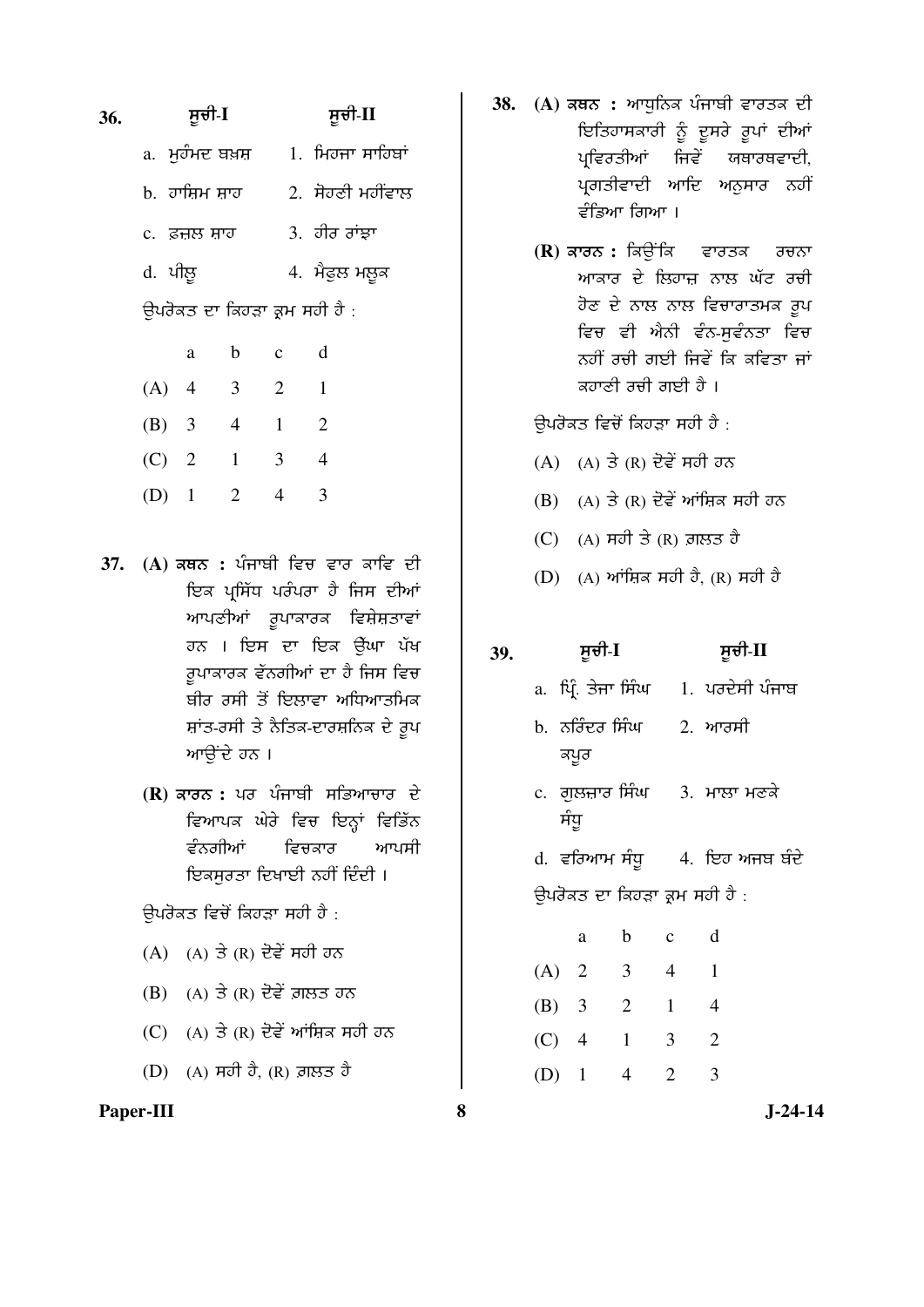- 40. ਭਾਈ ਮਨੀ ਸਿੰਘ ਦੁਆਰਾ ਰਚਿਤ 'ਭਗਤ <u>ਰਤਨਾਵਲੀ' ਦਾ ਆਧਾਰ ਕਿਸ ਦੀ ਰਚਨਾ ਹੈ ·</u>
	- $(A)$ ਂ ਗੁਰੂ ਨਾਨਕ ਬਾਣੀ
	- $(B)$  ਭਾਈ ਗੁਰਦਾਸ ਦੀ ਵਾਰ
	- $(C)$  ਡਾਈ ਬਾਲਾ ਵਾਲੀ ਜਨਮ ਸਾਖੀ
	- $(D)$  ਬਾਣੀ ਭਗਤ ਕਬੀਰ
- 41. ਰੁਪਾਕਾਰ ਦੀ ਸਮਾਨਤਾ ਦੇ ਆਧਾਰ ਤੇ ਕਿਹੜਾ ਜੱਟ ਸਹੀ ਹੈ $\,$ :
	- $(A)$  ਪੁਰਚੀ, ਗੋਸ਼ਟਿ, ਸਾਖੀ
	- $(B)$  ਹੁਕਮਨਾਮਾ, ਰਹਿਤਨਾਮਾ, ਜ਼ਫ਼ਰਨਾਮਾ
	- (C) ਪਰਚੀ, ਸਾਖੀ, ਜਨਮਸਾਖੀ
	- $(D)$  ਸੁਖਨ, ਮਸਲੇ, ਗੋਸ਼ਟਿ
- **42.** ਕਿਹੜਾ ਜੁੱਟ ਸਹੀ ਹੈ :
	- $(A)$  ਸੰਭੁਨਾਥ : ਸੌ ਸਾਖੀ
	- $(B)$  ਚੳਪਾ ਸਿੰਘ : ਰਹਿਤਨਾਮਾ
	- (C) ਅੱਡਣਸਾਹ : ਪਰਚੀਆਂ
	- $(D)$  ਸੇਵਾਦਾਸ : ਜਨਮਸਾਖੀ
- 43. ਬਲਰਾਜ ਸਾਹਨੀ ਦੀਆਂ ਰਚਨਾਵਾਂ ਦਾ ਕਿਹੜਾ ਸਹੀ ਜੁੱਟ ਹੈ $\cdot$ 
	- $(A)$  ਸਾਹਿਤ ਦਰਸ਼ਨ, ਘਰ ਦਾ ਪਿਆਰ ਤੇ <u>ਹੋਰ ਲੇਖ, ਮੰਜਿਲ ਦਿਸ ਪਈ</u>
	- $(B)$  ਸਪਤ ਸ਼ਿੰਗ, ਸਾਚੀ ਸਾਖੀ, ਸੱਚੋ ਸੱਚ
	- (C) ਕਾਮੇ, ਮੇਰਾ ਰੂਸੀ ਸਫ਼ਰਨਾਮਾ, ਗ਼ੈਰ ਜਜ਼ਬਾਤੀ ਡਾਇਰੀ
	- $(D)$  ਧਾਰਮਿਕ ਲੇਖ, ਕੁਝ ਹੋਰ ਧਾਰਮਿਕ ਲੇਖ, ਮੇਰੇ ਸਾਹਿਤਿਕ ਲੇਖ
- 44. *'ਸ਼ੈਲੀ ਹੀ ਸ਼ਖ਼ਸੀਅਤ ਹੈ' ਕਿਸ ਪੰਜਾਬੀ* ਵਾਰਤਕਕਾਰ ਉਪਰ ਢੁਕਣ ਹੈ :
	- $(A)$  ਪ੍ਰਿੰ. ਤੇਜਾ ਸਿੰਘ
	- (B) ਪੋ. ਪਰਨ ਸਿੰਘ
	- $(C)$  ਬਲਵੰਤ ਗਾਰਗੀ
	- $(D)$  ਗੁਰਬਖ਼ਸ਼ ਸਿੰਘ ਪ੍ਰੀਤਲੜੀ
- 45. **ਸਫਰਨਾਮਾ ਦੀ ਰੁਪਾਕਾਰਕ ਵਿਸ਼ੇਸ਼ਤਾ ਹੈ** :
	- (A) ਭੂਗੋਲਿਕਤਾ, ਸਮਾਜਿਕ ਵੱਖਰਤਾ, ਸਵੈ-ਵਿਰਤਾਂਤ
	- (B) ਭੂਗੋਲਿਕ ਵੱਖਰਤਾ, ਸਫ਼ਰ, ਅਜਨਬੀ ਸ਼ੋਕ
	- (C) ਭੂਗੋਲਿਕ ਵੱਖਰਤਾ, ਨਿੱਜੀ ਉਜਰਬੇ, ਸਵੈ-ਬਿਰਤਾਂਤ
	- (D) ਸਫ਼ਰ, ਨਿੱਜੀ ਤਜਰਬੇ, ਭੁਗੋਲਿਕ ਵੱਖਰਤਾ
- 46. ਪੂਰਨ ਸਿੰਘ ਦੇ ਕਾਵਿ ਸਿਧਾਂਤ ਦੇ ਮੁੱਖ ਆਧਾਰ  $\overline{\sigma}$  :
	- $(A)$  ਸਭਿਆਚਾਰਕ ਗੋਰਵ, ਨਿਜੀ ਅਵਚੇਤਨ, ਦੇਸ਼ ਪਿਆਰ
	- $(B)$  ਕਾਵਿ-ਆਵੇਸ਼. ਸੈਲਾਨੀ ਛੰਦ, ਅਤੀਤਮਖੀ ਹੇਰਵਾ
	- (C) ਅੰਤਰ ਆਤਮਾ, ਵਜ਼ਨ-ਤੋਲ, ਅਧਿਆਤ**ਮਿਕ ਪ੍ਰਵਿਰਤੀ**
	- $(D)$  ਆਧੁਨਿਕ ਯਥਾਰਥਵਾਦ, ਪੰਜਾਬੀ ਅਤ, ਪ੍ਰਕਿਰਤੀ ਚਿੱਤਰਨ

**J-24-14 9 Paper-III**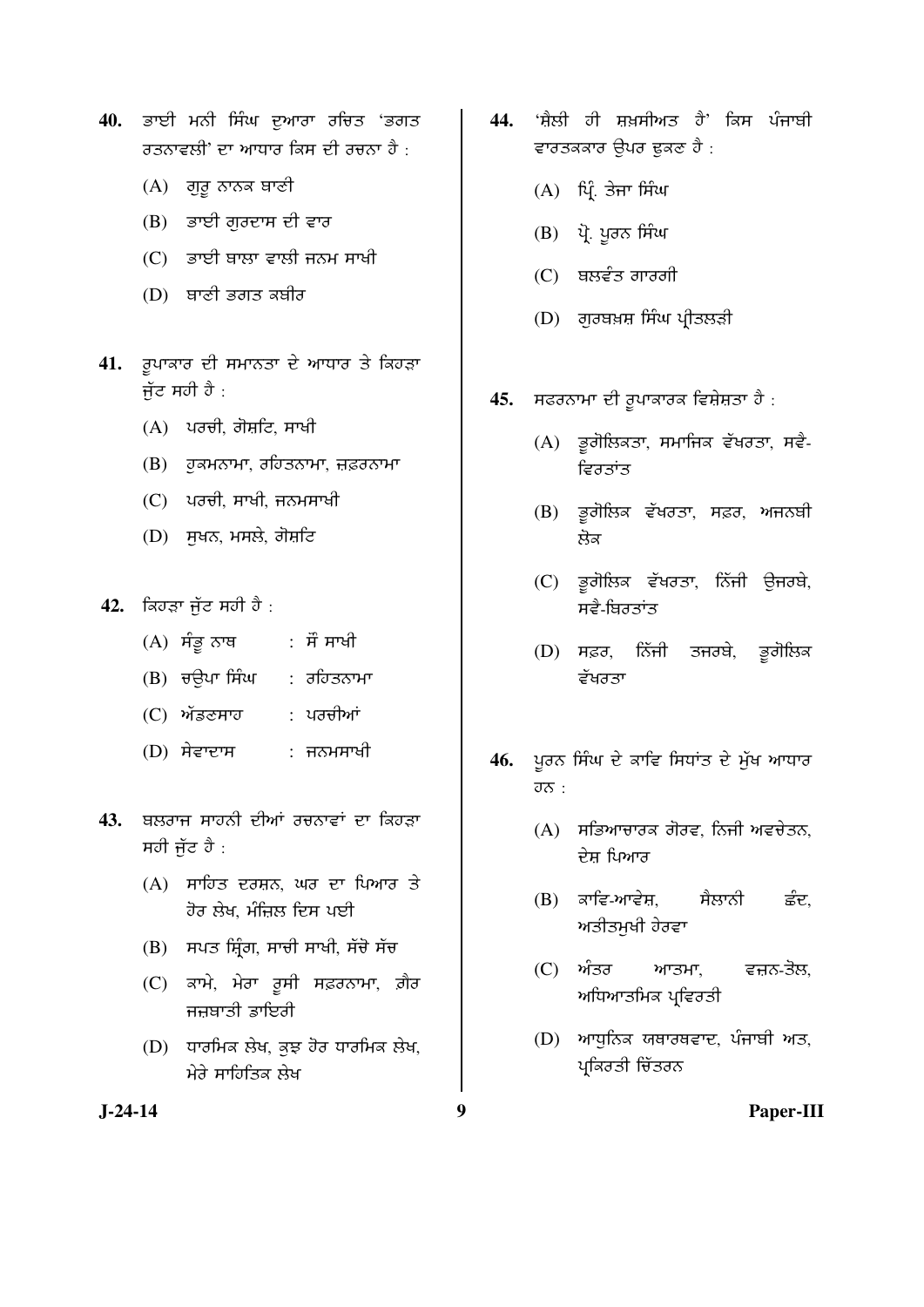### **47.** ÓÞ°Û-**I** ÓÞ°Û-**II**

- a. ਦਰਸ਼ਨ ਖਟਕੜ 1. ਪਰੰਪਰਾ ਕਾਵਿ
- b. ਪੀਤਮ ਸਿੰਘ ਸਫੀਰ  $2.$  ਗੀਤ ਕਾਵਿ
- $c.$  ਸਰਜੀਤ ਪਾਤਰ  $13.$  ਜੁਝਾਰ ਕਾਵਿ

d. ਧਨੀਰਾਮ ਚਾਤ੍ਰਿਕ 4. ਪ੍ਰਗਤੀ ਕਾਵਿ

ਉਪਰੋਕਤ ਦਾ ਕਿਹੜਾ ਕਮ ਸਹੀ ਹੈ :

|         | a | b              | $\mathbf c$ |   |
|---------|---|----------------|-------------|---|
| $(A)$ 1 |   | $\overline{2}$ | 3           |   |
| (B) 2   |   | 3              | 4           |   |
| $(C)$ 3 |   | 4              | 2           | 1 |
| $(D)$ 4 |   |                |             |   |

- 48. (A) ਕਥਨ : ਪੰਜਾਬੀ ਵਿਚ ਗਦਰ ਲਹਿਰ ਦੀ ਕਵਿਤ ਨੂੰ ਸਾਹਿਤ ਦੇ ਇਤਿਹਾਸਾਂ ਵਿਚ ਬਹੁਤ ਘੱਟ ਸਥਾਨ ਮਿਲਿਆ *ਹੈ* ਅਤੇ ਇਸ ਕਵਿਤਾ ਨੂੰ ਮਹਿਜ਼ ਤੁਕਬੰਦੀ ਕਹਿ ਕੇ ਛਟਿਆ ਦਿੱਤਾ ਜਾਂਦਾ ਹੈ ।
	- **(R)** ਕਾਰਨ : ਪਰ ਵਾਸਤਵ ਵਿਚ ਇਸ <u>ਕਵਿਤਾ ਵਿਚ ਵਿਚਾਰਧਾਰਾ ਬਾਰੇ ਨਵੀਨ</u> ਰੂਚੀ ਤਾਂ ਸੀ ਪਰ ਕਲਾਤਮਕ ਪੱਧਰ ਦੀ ਉੱਚਤਾ ਨਹੀਂ ਸੀ ।

ਉਪਰੋਕਤ ਵਿਚੋਂ ਕਿਹੜਾ ਸਹੀ ਹੈ :

- $(A)$   $(A)$   $\overline{H}$   $\overline{O}$   $\overline{O}$   $(R)$   $\overline{H}$  $\overline{H}$  $\overline{H}$   $\overline{H}$   $\overline{O}$   $\overline{O}$
- $(B)$  (A) ਆਂਸ਼ਿਕ ਸਹੀ ਹੈ, (R) ਸਹੀ ਹੈ
- $(C)$  (A) ਤੇ (R) ਦੋਵੇਂ ਆਂਸ਼ਿਕ ਸਹੀ ਹਨ
- $(D)$   $(A)$  ਤੇ  $(R)$  ਦੋਵੇਂ ਸਹੀ ਹਨ

#### Paper-III **10** J-24-14

- 49. ਆਧਨਿਕ ਪੰਜਾਬੀ ਕਾਵਿ ਦੇ ਮੱਖ ਥੀਮੈਟਿਕ ਪਾਸਾਰ ਹਨ $\cdot$ 
	- $(A)$  ਸਮੁਹਕ ਚੇਤਨਾ, ਮਨੁੱਖੀ ਅਕਾਂਖਿਆਵਾਂ, ਸਮਾਜ ਸੁਧਾਰ
	- $(B)$  ਮਾਨਵੀ ਚੇਤਨਾ, ਵਿਅਕਤੀ ਪ੍ਰਧਾਨਤਾ, ਮੱਧ-ਸ਼੍ਰੇਵਿਕ ਚਿੰਤਨ
	- (C) ਪ੍ਰਗਤੀ, ਰੁਮਾਂਸ, ਨੈਤਿਕਤਾ
	- $(D)$  ਅਸਤਿੰਤਵਵਾਦ, ਅਧਿਆਤਮਵਾਦ, ਬਸਤੀਵਾਦ
- 50. **ਹਰਿਭਜਨ ਸਿੰਘ ਦੇ ਕਾਵਿ ਅਨੁਭਵ** ਦੇ ਬੀਮੈਟਿਕ ਪਾਸਾਰ ਹਨ  $\cdot$ 
	- (A) ਅਸਤਿੱਤਵਵਾਦੀ ਚੇਤਨਾ, ਪਯੋਗਸ਼ੀਲ ਰਚੀ, ਅੰਤਰ-ਦਵੰਦ, ਆਧਨਿਕਤਾ
	- $(B)$  ਆਧੁਨਿਕ ਚੇਤਨਾ, ਪ੍ਰਗਤੀਸ਼ੀਲ ਧਾਰਾ, ਵਿਅੰਗ ਧਾਰਾ, ਆਦਰਸ਼-ਮਖਤਾ
	- $(C)$  ਨਗਰ-ਬੋਧ, ਰੁਮਾਂਸ, ਬੱਧੀਜੀਵੀ, ਉਮੀ
	- (D) ਬੌਧਿਕ ਚੇਤਨਾ, ਰੁਮਾਂਟਿਕ ਯਥਾਰਥ, ਕਾਵਿਕ ਕਲਪਨਾ, ਸ਼ਿਲਪ ਚੇਤਨਾ
- 51. ਪੰਜਾਬੀ ਦੇ ਗਜ਼ਲ ਸੰਗ੍ਰਹਿ ਹਨ :
	- $(A)$  ਕਾਵਿ ਹਿਲੂਣੇ, ਰੰਗ-ਸੁਗੰਧ, ਬੁਹੇ
	- $(B)$  ਯਾਦਾਂ ਜਾਗ ਪਈਆਂ, ਪਿਆਸੀ ਸ਼ਾਮ, ਸਗੰਧ ਸਮੀਰ
	- (C) ਹਨੇਰੇ ਵਿਚ ਸੁਲਗਦੀ ਵਰਨਮਾਲਾ, ੜਿਹਾਏ ਸੁਪਨੇ, ਅਸ਼ੋਕਾ ਚੇਤੀ
	- (D) ਹਵਾ ਵਿਚ ਲਿਖੇ ਹਰਫ਼, ਚਨੁਕਰੀ ਸ਼ਾਮ, ਅਗਰਬੱਤੀ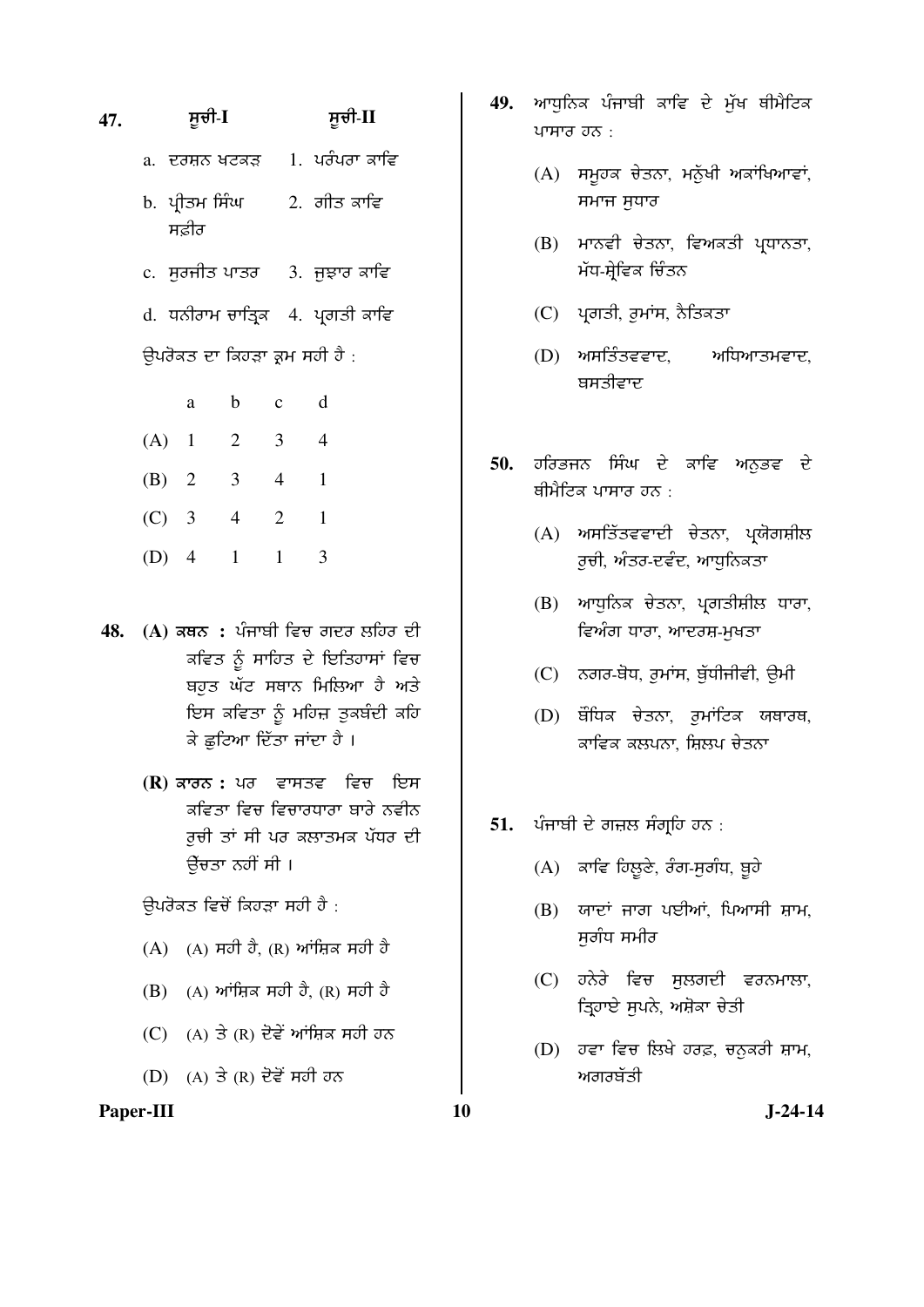- 52. ਸਰਜੀਤ ਪਾਤਰ ਦੇ ਕਾਵਿ-ਅਨੁਭਵ ਦੀਆਂ ਥੀਮਿਕ ਇਕਾਈਆਂ ਹਨ $\pm$ 
	- (A) ਮੱਧਵਹਗੀ ਸੰਵੇਦਨਾ, ਆਧੁਨਿਕ ਸੰਵੇਦਨਾ, ਪੀੜਾ, ਬੇਘਰਪਣ
	- $(B)$  ਪ੍ਰਗੀਤਰਤਾ, ਸਵੈ-ਸੰਬੋਧਨ, ਕਾਵਿ-ਸੰਜਮ, ਨਹਾਰ ਚੇਤਨ
	- $(C)$  ਬਿਰਖ, ਅਸਤਿੱਤਵ-ਚੇਤਨਾ, ਅਤੀਤਮਖਤਾ, ਮੱਧਵਰਗੀ ਚੇਤਨਾ
	- (D) ਫ਼ਾਸਲਾ, ਪ੍ਰਯੋਗ, ਦੁੱਖ-ਚੇਤਨਾ, ਸਵੈ-ਸੰਬੋਧਨ
- 53. ਅਮ੍ਰਿਤਾ ਪ੍ਰੀਤਮ ਦੀ ਕਵਿਤਾ 'ਅੰਨਦਾਤਾ' ਵਿਚ ਕਿਸ ੳਪਰ ਬਲ ਹੈ :
	- (A) ਸੁਤੰਤਰ ਪ੍ਰੀਤ, ਪਰੰਪਰਾ ਵਿਰੋਧ, ਅਣਸੁਖਾਵਾਂ ਪ੍ਰਬੰਧ
	- $(B)$  *ਰੋਟੀ-ਰੋ*ਜ਼ੀ, ਇਨਕਾਰ, ਵਰਤਣ ਦੀ ਸੈ
	- (C) ਆਰਥਿਕਤਾ, ਯਥਾਰਥ ਰਚੀ, ਕਬਜ਼ਾ ਭਾਵਨਾ
	- (D) ਉਪਰੋਕਤ ਵਿਚੋਂ ਕੋਈ ਵੀ ਨਹੀਂ ਹੈ
- 54. ਪੰਜਾਬੀ ਕਹਾਣੀ ਦੇ ਬਿਰਤਾਂਤ-ਸ਼ਾਸ਼ਤਰ ਦਾ ਆਧਾਰ ਹੈ $\cdot$ 
	- $(A)$  ਆਧੁਨਿਕ ਚੇਤਨਾ, ਭਾਰਤੀ ਕਥਾ-ਸੰਰਚਨਾ, ਪੱਛਮੀ ਰੁਪਾਕਾਰਕ ਵਿਉਂਤ, ਗਲਪੀ ਭਾਸ਼ਾ
	- $(B)$  ਸਮਾਜਕ ਯਥਾਰਥ, ਭਾਰਤੀ ਕਥਾ-ਸੰਰਚਨਾ, ਪੱਛਮੀ ਰੁਪਾਕਾਰਕ ਵਿਉਂਤ, ਅਮਿਤ ਦ੍ਰਿਸ਼
	- (C) ਸੇਣੀ ਸੰਪਾਰਸ਼, ਵਿਚਾਰਧਾਰਾ, ਗਲਪੀ ਭਾਸ਼ਾ, ਪੱਛਮੀ ਰੁਪਾਕਾਰਕ ਵਿਉਂਤ
	- $(D)$  ਯਥਾਰਥ, ਵਿਚਾਰਧਾਰਾ, ਆਧਨਿਕਤਾ, ਗਲਪੀ ਭਾਸ਼ਾ
- 55. (A) ਕਥਨ : ਨਾਨਕ ਸਿੰਘ ਦੇ ਨਾਵਲਾਂ ਵਿਚ ਵਿਅਕਤੀਵਾਦੀ ਸੰਕਲਪਾਂ, ਸੰਦਰਭਾਂ ਅਤੇ ਗਤੀਵਿਧੀਆਂ ਨੂੰ ਸਮਾਜਕ ਸੰਦਰਭ ਪ੍ਰਦਾਨ ਕਰ ਕੇ ਵਿਅਕਤੀ ਤੋਂ ਸਮਾਜ ਤਕ ਪਹੁੰਚਣ ਦਾ ਮਾਰਗ ਤਿਆਰ ਕੀਤਾ ਜਾਂਦਾ ਹੈ ।
	- **(R)** ਕਾਰਨ : ਇਸੇ ਕਰਕੇ ਇਹ ਨਾਵਲ ਵਿਅਕਤੀ ਸਧਾਰਵਾਦ ਤੇ ਸਮਾਜਕ ਕਰੀਤੀਆਂ ਦੇ ਖ਼ਾਤਮੇ ਤਕ ਵਿਗਸਦੇ ਦੇਖੇ ਜਾ ਸਕਦੇ ਹਨ ।

ਉਪਰੋਕਤ ਵਿਚੋਂ ਕਿਹੜਾ ਸਹੀ ਹੈ :

- $(A)$   $(A)$   $\exists$   $(R)$  ਪੂਰੇ ਸਹੀ ਹਨ
- $(B)$  (A) ਤੇ (R) ਪੂਰਨ ਰੂਪ ਵਿਚ ਗ਼ਲਤ ਹਨ
- $(C)$  (A) ਤੇ (R) ਆਂਸ਼ਿਕ ਰੂਪ ਵਿਚ ਸਹੀ ਹਨ
- $(D)$  (A) ਪੁਰਨ ਸਹੀ ਹੈ, (R) ਆਂਸ਼ਿਕ ਸਹੀ Õç
- 56. **ਕਿਸ ਨਾਵਲਕਾਰ ਨੇ ਮਨੱਖੀ ਹੋਣੀ ਦੇ ਸਮਾਜ**ਕ ਤੇ ਵਿਆਪਕ ਭਾਵ-ਮੰਡਲਾਂ ਨੂੰ ਆਂਚਲਿਕ ਦ੍ਰਿਸ਼ ਸ਼ਿਰਜੁਣਾ ਰਾਹੀਂ ਪੇਸ਼ ਕੀਤਾ ਹੈ $\cdot$ 
	- (A) ਰਾਮ ਸਰੂਪ ਅਣਖੀ
	- $(B)$  ਮੋਹਨ ਕਾਹਲੋਂ
	- $(C)$  ਸੋਹਣ ਸਿੰਘ ਸੀਤਲ
	- (D) ਗਰਦਿਆਲ ਸਿੰਘ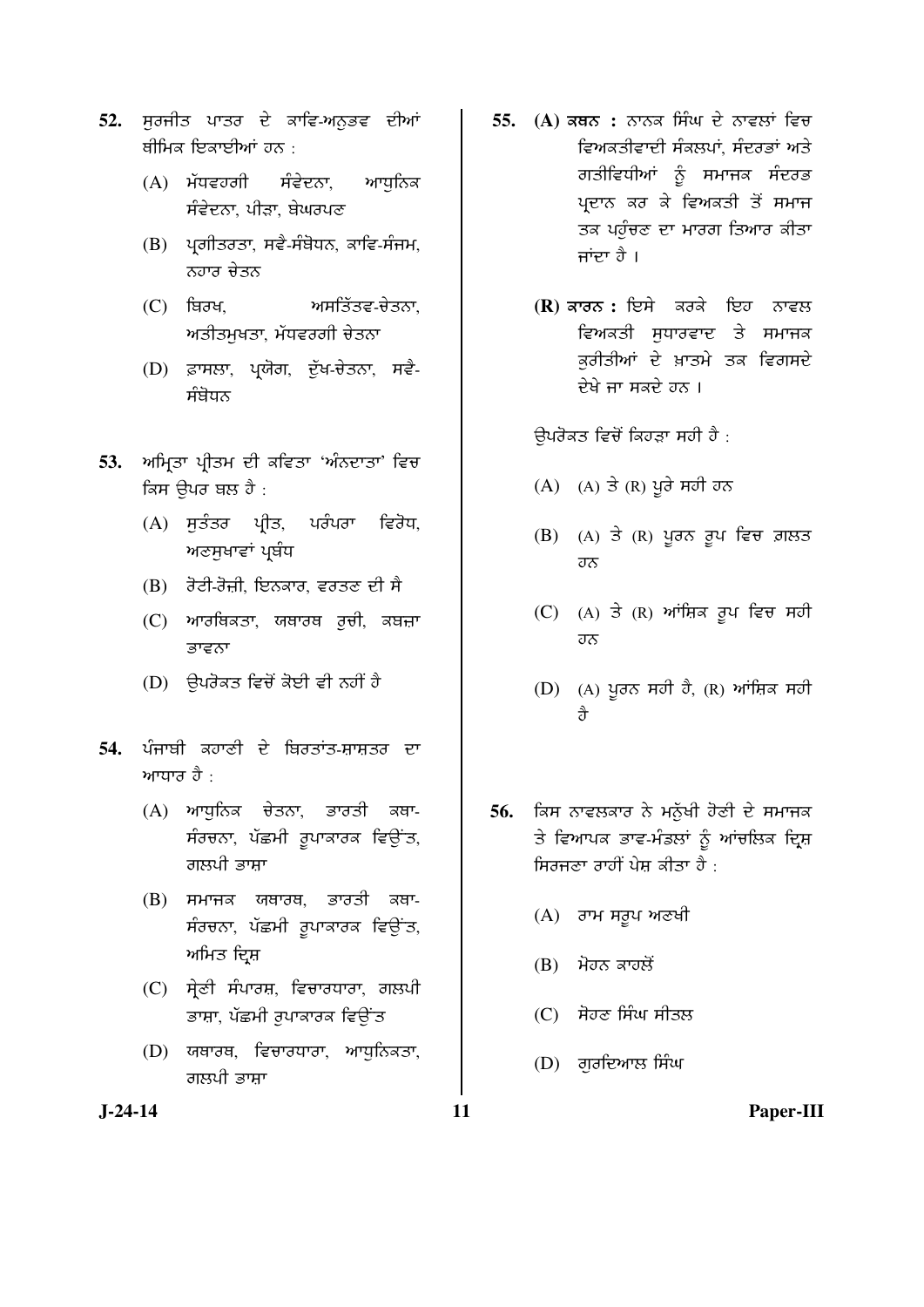## **57.** ÓÞ°Û-**I** ÓÞ°Û-**II**

- a. ਪ੍ਰਗਤੀਵਾਦੀ ਧਾਰਾ 1. ਸੁਖਬੀਰ, ਅਜੀਤ ਕੌਰ
- b. ਯਥਾਰਥਵਾਦੀ ਧਾਰਾ  $2.$   $\overline{5}$  $\overline{3}$  $\overline{5}$  $\overline{7}$  $\overline{1}$  $\overline{4}$  $\overline{4}$  $\overline{4}$  $\overline{4}$  $\overline{5}$ ਸੰਤੋਖ ਸਿੰਘ ਧੀਰ
- c. ਚੈਂਤਰ-ਯਥਾਰਥਵਾਦੀ ਧਾਰਾ  $3.$  ਸੰਤ ਸਿੰਘ ਸੇਖੋ. ਸਜਾਨ ਸਿੰਘ
- d. ਆਧੁਨਿਕਤਾਵਾਦੀ 4. ਪ੍ਰੇਮ ਪ੍ਰਕਾਸ਼, ਧਾਰਾ ਸਖਜੀਤ
- ਉਪਰੋਕਤ ਦਾ ਕਿਹੜਾ ਕ੍ਰਮ ਸਹੀ ਹੈ :

|         | a | b              | c              |  |
|---------|---|----------------|----------------|--|
| $(A)$ 3 |   | 2              | 4              |  |
| $(B)$ 3 |   | $\overline{4}$ | $\overline{2}$ |  |
| $(C)$ 4 |   | 3              | 2              |  |
| (D) 2   |   | 3              |                |  |

- 58. ਕਿਹਤੇ ਨਾਵਲਕਾਰਾਂ ਦੇ ਨਾਵਲਾਂ ਵਿਚ ਪੰਛੀਆਂ, ਜਨੌਰਾਂ ਤੇ ਜਾਨਵਰਾਂ ਨੂੰ ਪ੍ਰਤੀਕ ਬਣਾ ਕੇ ਨਾਵਲੀ ਬਿਰਤਾਂਤ ਦੀ ਸਿਰਜੁਣਾ ਕੀਤੀ ਗਈ ਹੈ  $\cdot$ 
	- (A) ਫ਼ਖ਼ਰ ਜੁਮਾਨ, ਅਫ਼ਜ਼ਲ ਅਹਿਸਨ ਰੰਧਾਵਾ, ਰਜ਼ੀਆ ਨੂੰ ਮੁਹੰਮਦ
	- (B) ਸਲੀਮ ਖਾਂ ਗਿੰਸੀ, ਮੁਸਤਨਸਰ ਰੁਸੈਨ ਤਾਰਡ, ਅਹਿਸਨ ਬਟਾਲਵੀ
	- $(C)$  ਆਸਿਫ਼ ਸ਼ਾਹਕਾਰ, ਕਹਿਕਸ਼ਾਂ ਮਲਿਕ, ਅਬਦੁੱਲਾ ਹੁਸੈਨ
	- (D) ਅਹਿਸਨ ਬਟਾਲਵੀ, ਫੁਖ਼ਰ ਜ਼ਮਾਨ, <u>ਆਸਿਫ਼ ਸਾ</u>ਹਕਾਰ
- Paper-III **12** J-24-14
- 59. ਪੰਜਾਬੀ ਡਾਇਸਪੋਰਕ ਸੰਵੇਦਨਾ ਦੇ ਪਰਿਭਾਸ਼ਕ ਤੱਤਾਂ ਦਾ ਸਹੀ ਜੱਟ ਹੈ $\cdot$ 
	- $(A)$  ਵਿਸਥਾਪਨ, ਭੂ-ਹੇਰਵਾ, ਰੁਮਾਂਟਿਕਤਾ, ਮਹਾਂਨਗਰੀ ਦ੍ਰਿਸ਼ ਸਿਰਜਣਾ
	- $(B)$  ਮਹਾਂਨਗਰੀ ਦ੍ਰਿਸ਼ ਸਿਰਜਣਾ, ਭੂ-ਹੇਰਵਾ, ਕਾਮਕ ਖਲ੍ਹ, ਵਿਸਥਾਪਨ
	- (C) ਬਦਲਦੇ ਮੁਲਾਂ ਦੀ ਪੇਸ਼ਕਾਰੀ, ਵਿਸਥਾਪਨ, ਪੀੜ੍ਹੀ-ਪਾੜਾ, ਖੰਡਿਤ ਆਪਾ
	- (D) ਖੰਡਿਤ ਆਪਾ, ਨਿਵਾਸ-ਭੂਮੀ ਨਾਲ ਇਕਸਰਤਾ, ਨਵੇਂ ਮੁੱਲ ਵਿਧਾਨ ਦੀ ਸਥਾਪਨਾ, ਥਹੂ-ਸਭਿਆਚਾਰਕ ਪਛਾਣ
- 60. **ਸਮਕਾਲੀ ਪੰਜਾਬੀ ਨਾਵਲ ਰਚਨਾ ਵਿਚ ਪ੍ਰ**ਬਲ ਪ੍ਰਵਿਰਤੀ ਹੈ $\colon$ 
	- $(A)$  ਮਹਾਂਨਗਰੀ ਯਥਾਰਥ ਦੀ ਪੇਸ਼ਕਾਰੀ
	- $(B)$  ਆਂਚਲਿਕਤਾ ਦੀ ਪੇਸ਼ਕਾਰੀ
	- (C) ਲੋਕ ਨਾਇਕਾਂ ੳਤੇ ਆਧਾਰਿਤ ਅਰਥ-ਇਤਿਹਾਸਕਤਾ ਦੀ ਪੇਸ਼ਕਾਰੀ
	- $(D)$  ਪਰਵਾਸੀ ਯਥਾਰਥ ਦੀ ਪੇਸ਼ਕਾਰੀ
- <mark>61.</mark> ਪੰਜਾਬੀ ਵਿਚ ਲੰਮੀ ਕਹਾਣੀ ਰਚਣ ਵਾਲੇ ਕਹਾਣੀਕਾਰਾਂ ਦਾ ਸਹੀ ਜੁੱਟ ਹੈ :
	- $(A)$  ਨਾਨਕ ਸਿੰਘ, ਗਰਦਿਆਲ ਸਿੰਘ,  $\ddot{\tilde{\mathcal{R}}}$ ਰੰਗ ਸਿੰਘ, ਗੁਰਬਖ਼ਸ਼ ਸਿੰਘ ਪ੍ਰੀਤਲੜੀ
	- $(B)$  ਵਰਿਆਮ ਸੰਧੂ, ਪ੍ਰੇਮ ਪ੍ਰਕਾਸ਼, ਸੁਖਜੀਤ, ਜਰਨੈਲ ਸਿੰਘ
	- $(C)$  ਸੰਤ ਸਿੰਘ ਸੇਖੋਂ, ਕਲਵੰਤ ਸਿੰਘ ਵਿਰਕ, ਸੁਜਾਨ ਸਿੰਘ, ਸੰਤੋਖ ਸਿੰਘ ਧੀਰ
	- $(D)$  ਅਜੀਤ ਕੌਰ, ਅਮਿਤਾ ਪੀਤਮ, ਸਖਬੀਰ, ਗੁਰਦੇਵ ਸਿੰਘ ਰੁਪਾਣਾ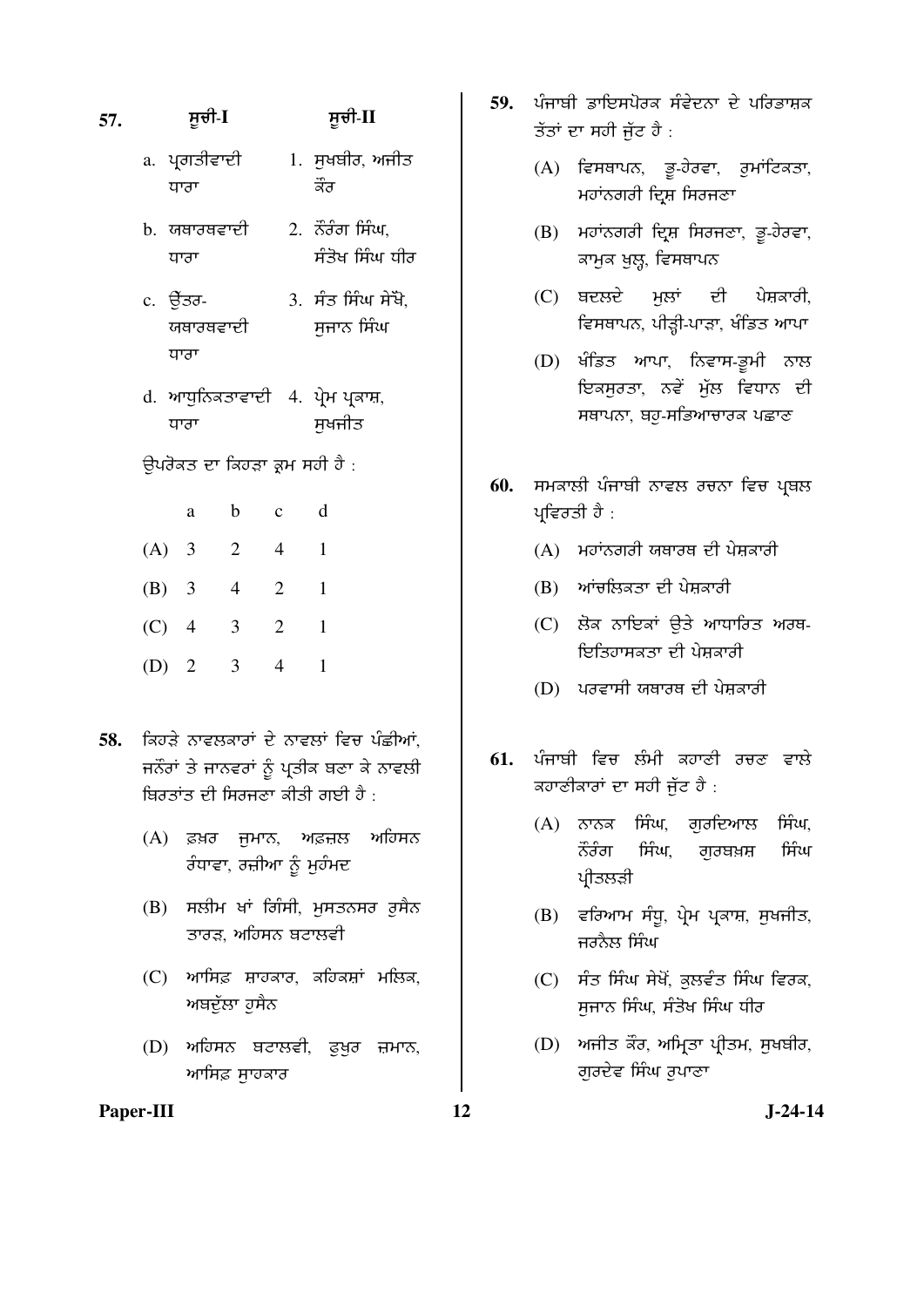- **62.** 1991-2004 ਵਿਚ ਨਾਟਕਾਂ ਦੇ ਕਿਹੜੇ ਜੁੱਟ ਦੀ ਰਚਨਾ ਹੋਈ :
	- $(A)$  ਕੇਹਰ ਸਿੰਘ ਦੀ ਮੌਤ, ਬੇਗਮੋ ਦੀ ਧੀ, ਇਕ ਸੀ ਪਰੀ, ਰੂਪਾਂ
	- $(B)$  ਨਿੱਕੇ ਸੁਰਜਾਂ ਦੀ ਲੜਾਈ, ਤੰਦੁਰ, ਪ੍ਰੇਮ ਪਿਕਾਸੋ, ਘੁੱਗੀ
	- (C) ਕਠਪੁਤਲੀਆਂ, ਇੱਕੀਵੀਂ ਮੰਜਿਲ, ਘੁੱਮਣਘੇਰੀ, ਕੰਚ ਦੇ ਗਜਰੇ
	- $(D)$  ਇਕ ਸੀ ਦਰਿਆ, ਵੰਗਾਰ, ਰੇਲਗੱਡੀ, ਨੀਨਾ ਮਹਾਂਵੀਰ
- 63. *ਦਲਿਤ ਚੇਤਨਾ ਦੇ ਪ੍ਰਗਟਾਵੇ ਵਾਲੇ ਨਾਟਕਾਂ ਦਾ* ਸਹੀ ਜੱਟ ਹੈ $\cdot$ 
	- $(A)$  ਤੰਡੀਆਂ, ਕੰਮੀਆਂ ਦਾ ਵਿਹੜਾ, ਧਰਮਗੁਰੂ, ਭੁੱਬਲ ਦੀ ਅੱਗ
	- (B) ਇਹ ਡੁਮਣੇ, ਕ੍ਰਿਸ਼ਨ, ਮੋਚੀ ਦਾ ਪੁੱਤ, ਰੋਮਾ
	- $(C)$  ਘਸਿਆ ਹੋਇਆ ਆਦਮੀ, ੳਮੀਦਵਾਰ, ਜੂਠ, ਇਹ ਡੂਮਣੇ
	- (D) ਕੰਮੀਆਂ ਦਾ ਵਿਹੜਾ, ਝੂਠਾ ਬਾਜ਼ਾਰ, ਪਰਮ ਗੁਰੂ, ਇਹ ਡੂਮਣੇ
- **64.** ÓÞ°Û-**I** ÓÞ°Û-**II** 
	- a. ਧਮਕ ਨਗਾਰੇ ਦੀ 1. ਦੀਦਾਰ ਸਿੰਘ
	- $b.$  ਕਦੇਸਣ 2. ਸਵਰਾਜਬੀਰ
		- c. ਧਰਮ ਗੁਰੁ 3. ਜਤਿੰਦਰ ਬਰਾੜ
	- d. ਮਹਾਂਪੰਡਿਤ ਚਾਰਵਾਕ 4. ਗੁਰਸ਼ਰਨ ਸਿੰਘ

ਉਪਰੋਕਤ ਦਾ ਕਿਹੜਾ ਕ੍ਰਮ ਸਹੀ ਹੈ :

|         | a              | b | $\mathbf c$    | d |
|---------|----------------|---|----------------|---|
| $(A)$ 3 |                | 1 | $\overline{2}$ |   |
| (B)     | $\overline{4}$ | 3 | $\overline{2}$ |   |
| $(C)$ 2 |                | 4 | 1              | 3 |
| (D)     | $\overline{1}$ | 2 | 3              |   |

- **65. (A) ਕਥਨ :** ਪੰਜਾਬ ਸੰਕਟ ਨੇ ਪੰਜਾਬੀ ਨਾਟਕਾਂ ਨੂੰ ਕਈ ਪੱਧਰਾਂ ਤੇ ਪ੍ਰਭਾਵਿਤ ਕੀਤਾ ਪਰ ਇਸ ਸੰਕਟ ਦੀ ਜਟਿਲਤਾ ਦੀ ਤਸਵੀਰ ਨੂੰ ਪੂਰੀ ਤਰ੍ਹਾਂ ਪੇਸ਼ ਨਹੀਂ ਕੀਤਾ ਜਾ ਸਕਿਆ ।
	- **(R)** ਕਾਰਨ : ਕਿਉਂਕਿ ਨਾਟਕ ਤੇ ਮੰਚ ਦੀ ਇਕ ਸੀਮਾ ਹੈ ਜਿਸ ਕਰਕੇ ਕਿਸੇ ਸਮਾਜੀ, ਧਾਰਮਿਕ ਤੇ ਰਾਜਸੀ ਲਹਿਰ ਨੂੰ ਪੇਸ਼ ਨਹੀਂ ਕੀਤਾ ਜਾ ਸਕਦਾ ।

ਉਪਰੋਕਤ ਵਿਚੋਂ ਕਿਹੜਾ ਸਹੀ ਹੈ :

- $(A)$   $(A)$   $\exists$   $(R)$  ਦੋਵੇਂ ਆਂਜ਼ਿਕ ਸਹੀ ਹਨ
- $(B)$   $(A)$   $\overrightarrow{d}$   $(R)$   $\overrightarrow{d}$  $\overrightarrow{d}$   $\overrightarrow{d}$   $\overrightarrow{d}$   $\overrightarrow{d}$
- $(C)$   $(A)$  ਤੇ  $(R)$  ਦੋਵੇਂ ਗ਼ਲਤ ਹਨ
- $(D)$  (A) ਸਹੀ ਹੈ, (R) ਆਂਸ਼ਿਕ ਸਹੀ ਹੈ

**J-24-14 13 Paper-III**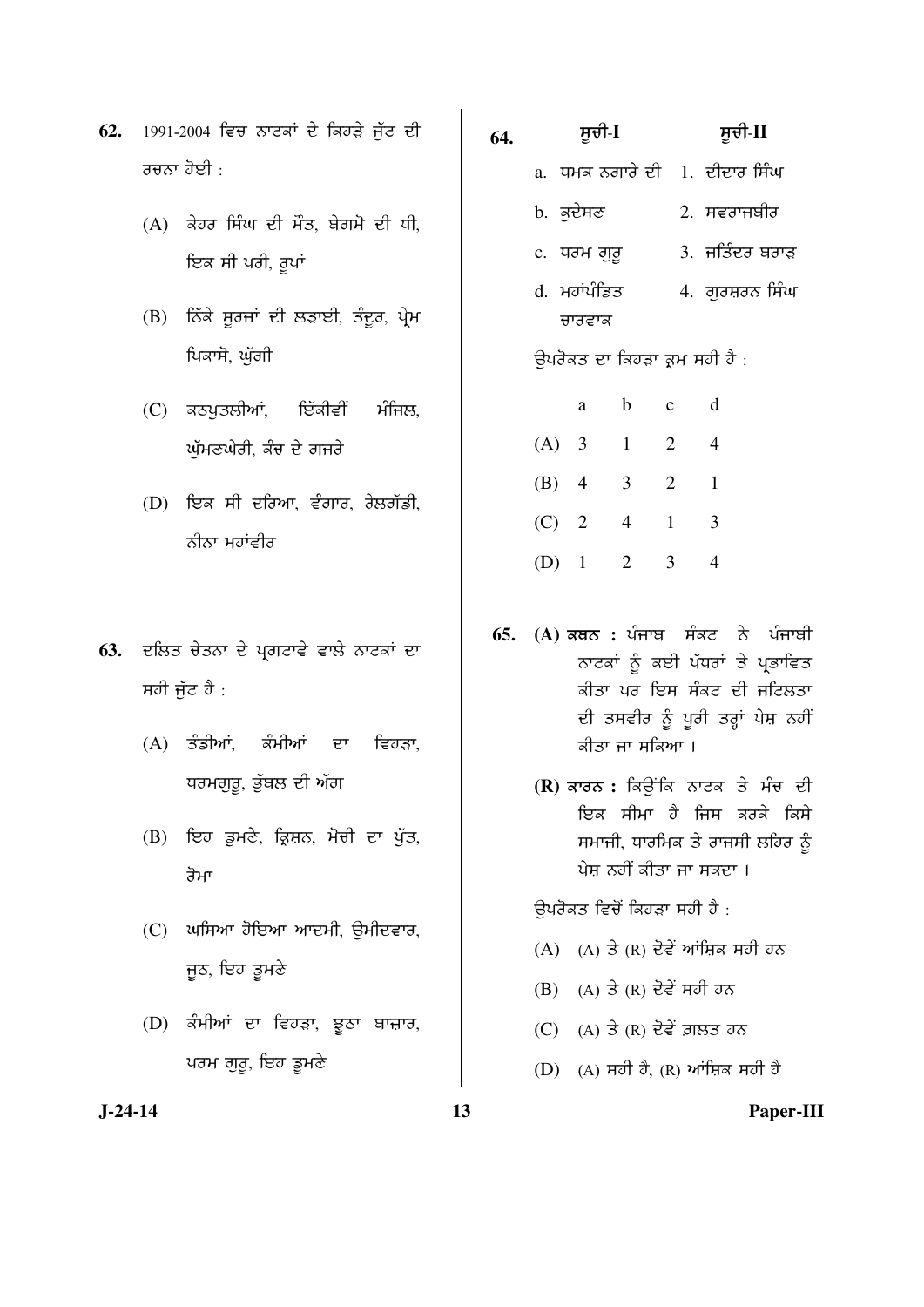- **66.** ਨਾਟਕ ਤੇ ਟੀਵੀ ਨਾਟਕ ਵਿਚਲੇ ਸਾਂਝੇ ਤੱਤਾਂ ਵਾਲਾ ਕਿਹੜਾ ਜੱਟ ਸਹੀ ਨਹੀਂ ਹੈ $\,$ :
	- $(A)$  ਨਾਟਕ, ਖਦਮਖ਼ਤਿਆਰ ਹੈ, ਪਰ ਟੀ.ਵੀ. ਨਾਟਕ ਨਹੀਂ
	- $(B)$  ਨਾਟਕ ਵਿਚ ਸੰਵਾਦ ਹੁੰਦਾ ਹੈ, ਟੀ.ਵੀ. ਨਾਟਕ ਵਿਚ ਨਹੀਂ
	- (C) ਨਾਟਕ ਵਿਚ ਦਰਸ਼ਕ ਕ੍ਰਿਆਸ਼ੀਲ ਹੁੰਦਾ ਹੈ. ਟੀ.ਵੀ. ਨਾਟਕ ਵਿਚ ਦਰਸ਼ਕ ਕਿਆਸ਼ੀਲ ਨਹੀਂ ਹੁੰਦਾ
	- (D) ਨਾਟਕ ਤੇ ਟੀ.ਵੀ. ਨਾਟਕ ਕੇਵਲ ਮਨੋਰੰਜਨ ਕਰਦੇ ਹਨ
- **67.** ਕਿਹੜਾ ਜੁੱਟ ਸਹੀ ਹੈ :
	- $(A)$  ਮਹਾਨਗਰੀ ਚੇਤਨਾ : ਆਤਮ ਜੀਤ ਕੈਮਲੁਪਸ ਦੀਆਂ ਮੱਛੀਆਂ
	- $(B)$  ਪਰਵਾਸੀ ਚੇਤਨਾ : ਰਵਿੰਦਰ ਰਵੀ ਹਾਣੀ ਕੋਕਲਾਂ
	- (C) ਆਂਚਲਿਕਤਾ : ਜਗਦੀਸ਼ ਸਚਦੇਵਾ ਸਾਵੀ
	- (D) ਪੇਂਡੂ ਚਿੱਤਰਨ <u>ਯਥਾਰਥ : ਚਰਨ ਦਾਸ ਸਿੱਥ</u>ੁ ਕੱਲ ਵੀ ਕਾਲਜ ਬੰਦ ਰਹੇਗਾ
- <mark>68.</mark> ਪੰਜਾਬੀ ਦੀ ਮਾਰਕਸਵਾਦੀ ਸਾਹਿਤ ਆਲੋਚਨਾ <u>ਦੀ ਮੁੱਖ ਵਿਸ਼ੇਸ਼ਤਾ ਹੈ :</u>
	- $(A)$  ਇਹ ਰਚਨਾ-ਪਾਠ ਤੋਂ ਵੱਧ ਇਤਿਹਾਸਕ ਪ੍ਰਸੰਗ ਉਤੇ ਧਿਆਨ ਕੇਂਦਰਿਤ ਕਰਦੀ तै ।
	- (B) ਇਹ ਰਚਨਾ ਵਿਚੋਂ ਵਰਗ ਸੰਘਰਸ਼ ਤੇ ਵਿਚਾਰਧਾਰਾ ਦਾ ਅਧਿਐਨ ਕਰਦੀ ਹੈ ।
	- (C) ਇਹ ਰਚਨਾ ਵਿਚੋਂ ਇਨਕਲਾਬੀ ਚੇਤਨਾ <u>ਦੀ ਹੀ ਤਲਾਸ ਕਰਦੀ ਹੈ ।</u>
	- $(D)$  ਇਹ ਰਚਨਾ ਨੂੰ ਵਿਚਾਰਧਾਰਾਈ ਸੰਘਰਸ਼ ਦਾ ਇਕੋ ਇਕ ਵਾਹਕ ਮੰਨਦੀ ਹੈ ।
- Paper-III **14** J-24-14
- 69. ਸੰਰਚਨਾਵਾਦੀ ਆਲੋਚਨਾ ਪ੍ਰਣਾਲੀ ਦਾ ਮੁੱਖ ਆਧਾਰ ਹੈ $\pm$ 
	- $(A)$  ਲੇਖਕ ਦੀ ਜੀਵਨੀ ਤੇ ਰਚਨਾ
	- (B) ਰਚਨਾ ਦਾ ਰੂਪ ਤੇ ਪਾਠਕਾਂ ਉਤੇ ਪ੍ਰਭਾਵ
	- $(C)$  ਰਚਨਾ ਦਾ ਸਮਾਜਿਕ ਤੇ ਸਭਿਆਚਾਰਕ ਸੰਦਰਭ
	- (D) ਰਚਨਾ ਦਾ ਅੰਤਰੀਵੀ ਸੰਗਠਨ ਤੇ ਪ੍ਰਬੰਧ ਚੇਤਨਾ
- 70. ਭਾਵਿ-ਸੱਚ ਤੇ ਭਾਵਿ-ਨਿਆਂ ਕਿਸ ਪੱਖ ਤੋਂ ਭਿੰਨ  $\overline{\sigma\sigma}$  :
	- $(A)$ ਂ ਰਚਨਾ-ਦ੍ਰਿਸ਼ਟੀ ਤੇ ਕਾਵਿ ਵਿਧੀ
	- $(B)$  ਕਾਵਿ-ਦ੍ਰਿਸ਼ਟੀ ਤੇ ਕਾਵਿ-ਮਾਧਿਅਮ
	- $(C)$  ਸਮ-ਦ੍ਰਿਸ਼ਟੀ ਤੇ ਕਾਵਿ-ਜ਼ਗਤ
	- $(D)$  ਵਿਚਾਰਧਾਰਾ ਤੇ ਰੂਪ-ਜੁਗਤ
- 71. **ਬਾਬੇ ਨਾਨਕ ਬਾਣੀ ਅੰਦਰ. ਬਾਤ ਕਹੀ** ਇਕ ਚੰਗੀ ।

ਵਸ ਹੋਇਆ ਮੁੜ ਜਾਂਦਾ ਨਾਹੀਂ, ਗੀਤ ਸਜਨ ਦੀ  $\frac{1}{2}$ ਰੀ ।

ਇਹ ਆਲੋਚਨਾ-ਟਿੱਪਣੀ ਕਿਸਦੀ ਹੈ ਅਤੇ ਕਿਸ ਬਾਰੇ ਹੈ ;

- $(A)$  ਅਹਿਮਦਯਾਰ
- $(B)$  ਮੁਹੰਮਦ ਬਖ਼ਸ਼
- $(C)$  ਮੌਲਾ ਬਖ਼ਸ਼ ਕੁਸ਼ਤਾ
- $(D)$  ਮੁਹੰਮਦ ਬੁਟਾ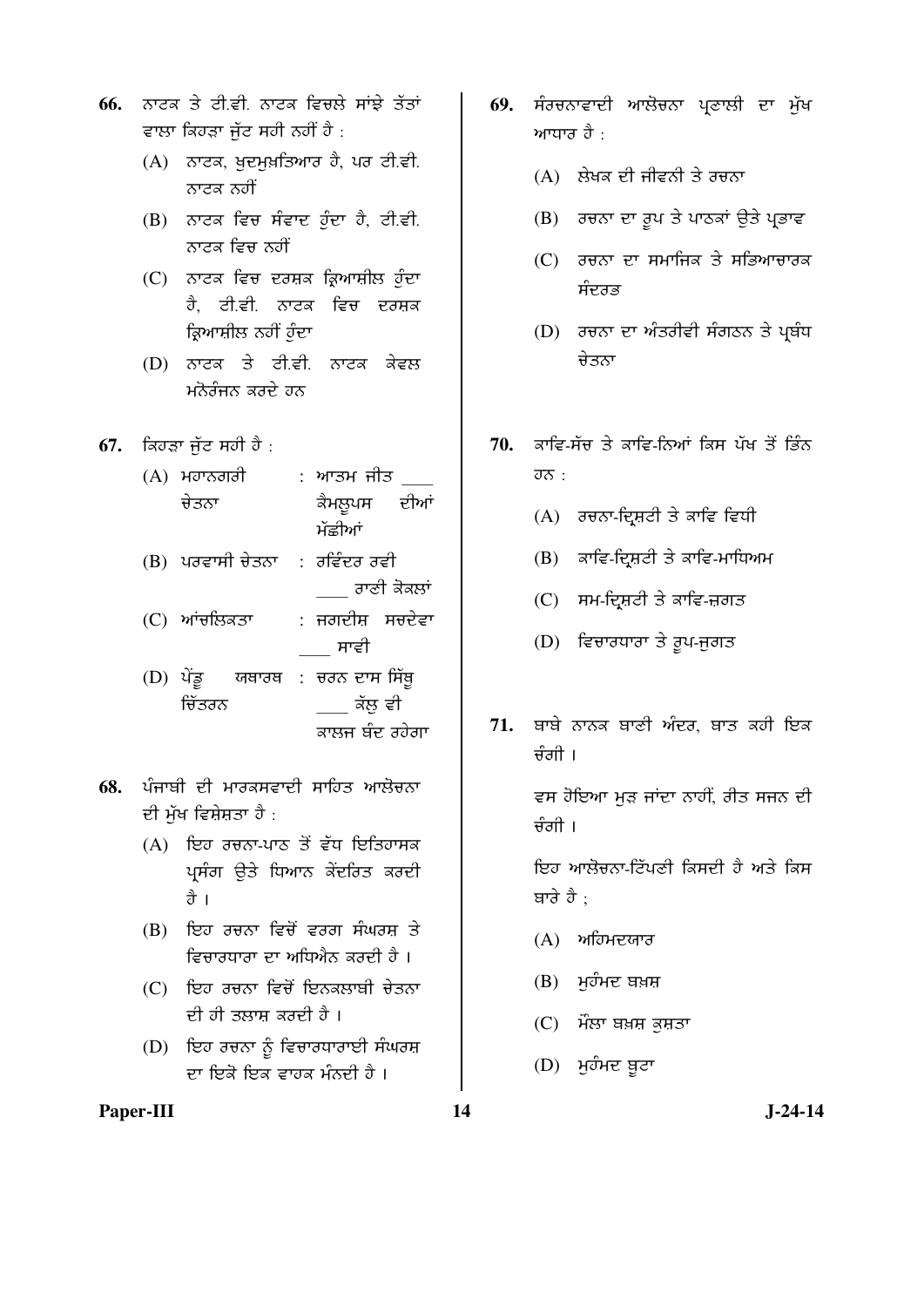72. ਘਰ ਰਾਠਾਂ ਦੇ ਰਾਠ ਹੀ ਹੋਣ ਪੈਦਾ, ਇਹ ਤਾਂ ਜੰਮਿਆ ਵਾਰ ਐਤਵਾਰ ਪਿਆਰੇ ।

> ........................................................ ਨੀ ਮਾਤ ਲੱਧੀ ਇਹ ਮੈਂ ਬਾਤ ਬੱਬੀ, ਲਵੇ ਬਾਪ

<u>ਦਾ ਖੂਨ ਚਿਤਾਰ ਪਿਆਰੇ ।</u>

<u>ਇਹ ਕਾਵਿ-ਸਤਰਾਂ ਕਿਸ ਕਵੀ ਅਤੇ ਕਿਸ ਕਾਵਿ</u> ਧਾਰਾਂ ਨਾਲ ਸੰਬੰਧਤ ਹਨ :

- $(A)$  ਸ਼ਾਹ ਮੁਹੰਮਦ : ਬੀਰ ਕਾਵਿ-ਧਾਰਾ
- $(B)$  ਗੁਲਾਮ ਫ਼ਰੀਦ : ਸੂਫ਼ੀ ਕਾਵਿ-ਧਾਰਾ
- $(C)$  ਕਿਸ਼ਨ ਸਿੰਘ ਆਹਿਫ <u>:</u> ਕਿੱਸਾ ਕਾਵਿ-ਧਾਰਾ
- $(D)$  ਆਗਰਾ : ਵਾਰ ਕਾਵਿ-ਧਾਰਾ
- 73. (A) ਕਥਨ : ਵਿਵਹਾਰਕ ਅਧਿਐਨ ਦੇ ਦੋ ਪੱਖ ਹਨ : ਕਿਰਤ ਦੇ ਆਪਣੇ-ਆਪ ਵਿਚ **ਮੁਕੱਮਲ ਅਧਿਐਨ ਅਤੇ ਕਿਰ**ਤ ਦਾ ਹੋਰਨਾਂ ਆਦਿ ਸੰਬੰਧ ਤੇ ਤੁਲਨਾ । ਪਹਿਲੇ ਦੀ ਪ੍ਰਕਿਰਤੀ ਇਕਾਲਕ ਹੈ ਤੇ ਦੂਜੇ ਦੀ ਦੁਕਾਲਕ ।
	- **(R)** ਕਾਰਨ : ਇਹ ਠੀਕ ਹੈ ਕਿ ਸਾਡਾ <u>ਅਧਿਐਨ ਇਹਨਾਂ ਵਿਚੋ ਕਿਸੇ ਇਕ ਵੱਲ</u> ਰਚਿਤ ਹੋ ਸਕਦਾ ਹੈ, ਪਰ ਇਕ ਵਿਚੋਂ ਦੂਜੇ ਦੀ ਹੋਂਦ ਖਾਰਜ ਨਹੀਂ ਕੀਤੀ ਜਾ ਸਕਦੀ । ਦੋਹਾਂ ਦੇ ਸਹਿਯੋਗ ਨਾਲ ਹੀ ਰਚਨਾ ਦਾ ਮਕੰਮਲ ਅਧਿਐਨ **ਹੋ ਸਕ**ਦਾ ਹੈ ।
	- $(A)$   $(A)$  ਅਤੇ ਹੈ ਤੇ  $(R)$  ਗ਼ਲਤ
	- $(B)$  (A) ਤੇ  $(R)$  ਦੋਵੇਂ ਸਹੀ ਹਨ
	- $(C)$   $(A)$  ਤੇ  $(R)$  ਦੋ ਆਂਸ਼ਿਕ ਗ਼ਲਤ ਹਨ
	- $(D)$   $(A)$  ਤੇ  $(R)$  ਦੋਵੇਂ ਗ਼ਲਤ ਹਨ
- **74.** ÓÞ°Û-**I** ÓÞ°Û-**II**  a. ਪੰਜਾਬੀ ਸਾਹਿਤ ਦੀ ਇਤਿਹਾਸਕਾਰੀ  $1.$  ਪੋ $:$  ਪੇ੍ਮ ਪ੍ਰਕਾਸ਼ ਸੰਿਘ b. ਪੰਜਾਬੀ ਭਾਸ਼ਾ ਦਾ 2. ਡਾ. ਸੁਰਿੰਦਰ ਵਿਆਕਰਨ ਸਿੰਘ ਦੁਸਾਂਝ
	- c. ਪੰਜਾਬੀ ਨਾਵਲ 3. ਡਾ. ਮੋਹਨ ਸਿੰਘ ਦੀਵਾਨਾ
	- d. ਪੰਜਾਬੀ ਨਿਰਮਲ ਕਾਵਿ-ਧਾਰਾ 4. ਡਾ. ਬਲਵੀਰ ਸਿੰਘ ਸੰਧ
	- ਉਪਰੋਕਤ ਖੇਤਰਾਂ ਦਾ ਸਹੀ ਕਮ ਦੱਸੋ :

|     | a              | b | $\mathbf c$           | d |
|-----|----------------|---|-----------------------|---|
| (A) | 4              | 3 | 2                     | 1 |
| (B) | $\overline{3}$ | 4 | 2                     | 1 |
| (C) | $\mathbf{1}$   | 3 | 4                     | 2 |
| (D) | $\overline{4}$ |   | $\mathcal{D}_{\cdot}$ | 3 |

75. ਮੈਂ ਪਹਿਲੀ ਸਤਰ ਲਿਖਦਾ ਹਾਂ

<u>ਤੇ ਡਰ ਜਾਂਦਾ ਹਾਂ ਰਾਜੇ ਦੇ ਸਿਪਾਹੀਆਂ ਤੋਂ</u> ਸਤਰ ਕੌਟ ਦੇਂਦਾ ਹਾਂ । ਮੈਂ ਦੂਜੀ ਸਤਰ ਲਿਖਦਾ ਹਾਂ ਤੇ ਡਰ ਜਾਂਦਾ ਹਾਂ ਗਰੀਲੇ ਬਾਗੀਆਂ ਕੋਲੋਂ ਸਤਰ ਕੱਟ ਦੇਦਾਂ ਹਾਂ । ਇਹ ਕਾਵਿ ਸਤਰਾਂ ਕਿਸ ਕਵੀ ਦੀ ਕਿਸ ਮਨੋ-ਸਥਿਤੀ ਨੂੰ ਬਿਆਨ ਕਰਦੀਆਂ ਹਨ ।

- (A) ਪਾਸ਼ : ਜੁਝਾਰੁ ਮਨੋਦਸ਼ਾ
- $(B)$  ਸੁਰਜੀਤ ਪਾਤਰ : ਦੁਵਿਧਾਮੁਲਕ ਮਨੋ-ਸਥਿਤੀ
- (C) ਜਗਤਾਰ : ਮਨੋਗਝਲ ਦੀ ਮਨੋ-ਸਥਿਤੀ
- (D)  $\vec{0}$ ਹਰਿਭਜਨ ਸਿੰਘ : ਮਾਨਸਿਕ ਦਵੰਦ ਦੀ ਦਸਾ

**J-24-14 15 Paper-III**